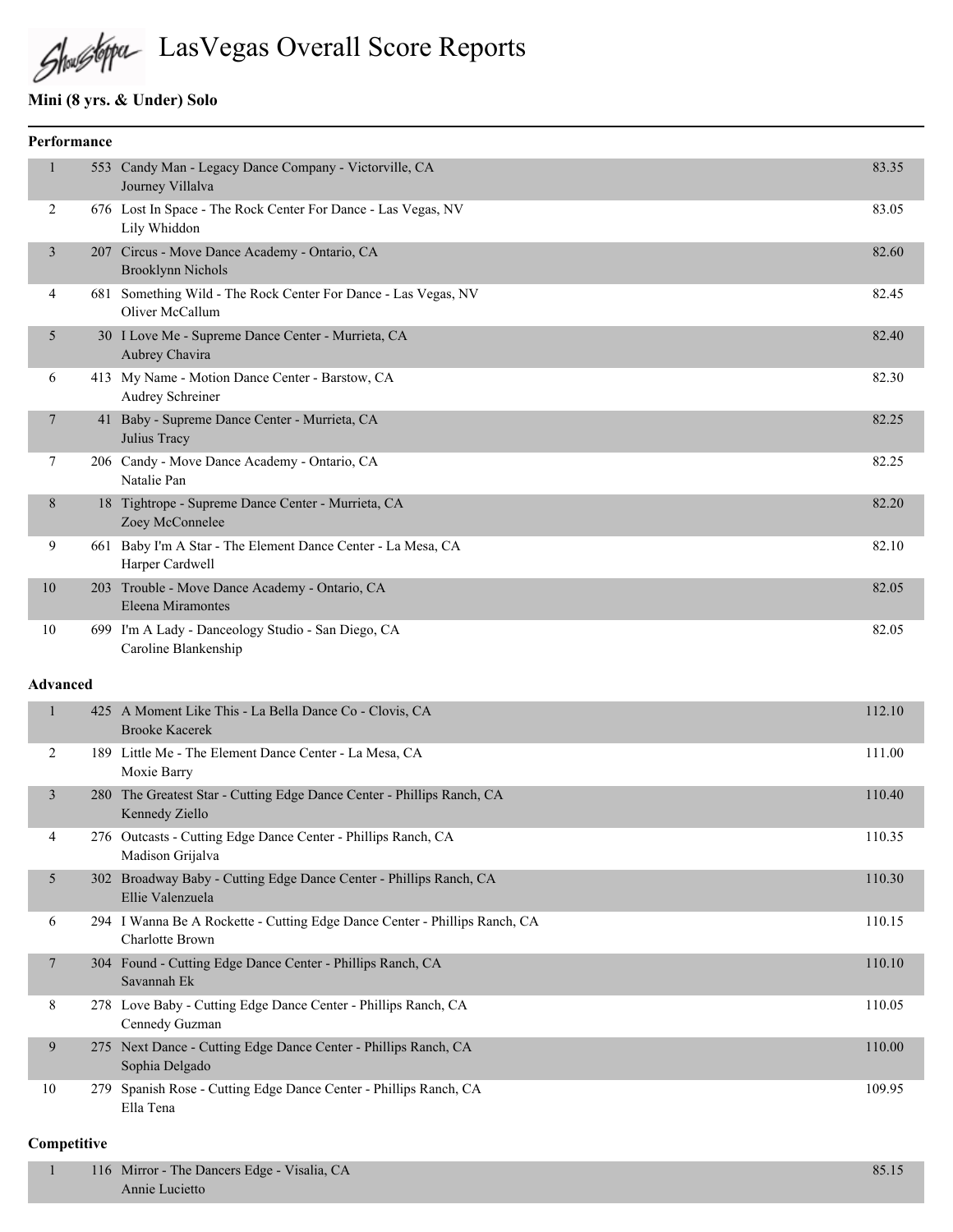|   | 689 Images - The Rock Center For Dance -,<br>Melina Biltz                                     | 85.15 |
|---|-----------------------------------------------------------------------------------------------|-------|
|   | 114 Fix You - The Dancers Edge - Visalia, CA<br>Gigi Hernandez                                | 84.90 |
|   | 564 Innocent Warrior - Arabesque Dance & Fitness Studio - Las Vegas, NV<br>Kaitlyn Vandezande | 83.35 |
| 4 | 343 Beat - Rise Up Dance Company - Albuq, NM<br>Lailah Arizmendi                              | 82.80 |
|   |                                                                                               |       |

# **Mini (8 yrs. & Under) Duet/Trio**

|                 | Performance |                                                                                                                         |        |  |  |
|-----------------|-------------|-------------------------------------------------------------------------------------------------------------------------|--------|--|--|
| 1               |             | 47 Gossip Folks - Supreme Dance Center - Murrieta, CA<br>Aubrey Chavira, Natalie Jaimes                                 | 109.85 |  |  |
| 2               |             | 53 Senorita - Supreme Dance Center - Murrieta, CA<br>Julius Tracy, Emma Duran                                           | 109.60 |  |  |
| 3               |             | 200 Maria - Move Dance Academy - Ontario, CA<br>Eva Macias, Eleena Miramontes, Ariana Ramirez                           | 109.20 |  |  |
| 4               |             | 643 LOVE - Synergy Dance - Las Vegas, NV<br>Kaylee Schaich, Livia Polimeni-Edge, Luna Morales                           | 108.95 |  |  |
| 5               |             | 43 Rich Girl - Supreme Dance Center - Murrieta, CA<br>Paisley Thein, Leiena Moore                                       | 108.35 |  |  |
| 5               |             | 172 Bedrock Babes - Front and Center Dance Studio - Redding, CA<br>Ruby Amacker, Dylan Sadler                           | 108.35 |  |  |
| 6               |             | 180 I See The Light - Front and Center Dance Studio - Redding, CA<br>Cordelia Evans, Illaria Fish                       | 108.30 |  |  |
| 7               |             | 418 You've Got A Friend In Me - Motion Dance Center - Barstow, CA<br>Alice Soto, Julia Lopez                            | 108.25 |  |  |
| 8               |             | 380 Space Jam - Alma Dolores Inter'l Dance Ctr - Sierra Vista, AZ<br>Hazel Valdez, Abigail Reibschied, Vera Johnson     | 108.15 |  |  |
| 9               |             | 499 Break Free - Expressions Danceacademy - El Paso, TX<br>Maria Fernanda Olivan, Keila Hernandez, Ximena Galarza       | 107.50 |  |  |
| 10              |             | 186 Itsy Bitsy Spider - Front and Center Dance Studio - Redding, CA<br>Ruby Amacker, Lulu Fish, Adelyna Rodgers         | 107.20 |  |  |
| <b>Advanced</b> |             |                                                                                                                         |        |  |  |
| $\mathbf{1}$    |             | 260 How Do I Look? - Cutting Edge Dance Center - Phillips Ranch, CA<br>Cennedy Guzman, Madison Grijalva, Sophia Delgado | 83.65  |  |  |
| 1               |             | 262 My Best Friend - Cutting Edge Dance Center - Phillips Ranch, CA<br>Fiona Ek, Savannah Ek                            | 83.65  |  |  |
| $\overline{2}$  |             | 269 Fergalicious - Cutting Edge Dance Center - Phillips Ranch, CA<br>Ellie Valenzuela, Quinn Miller, Alexis Lee         | 83.55  |  |  |
| 3               |             | 261 Rotten - Cutting Edge Dance Center - Phillips Ranch, CA<br>JaJa Corral, Rylee Cypher, Olivia Vasquez                | 83.35  |  |  |
|                 | Competitive |                                                                                                                         |        |  |  |
| $\mathbf{1}$    |             | 563 TTYLXOX - Arabesque Dance & Fitness Studio - Las Vegas, NV<br>Kaitlyn Vandezande, Avery Krogstad                    | 83.70  |  |  |
|                 |             |                                                                                                                         |        |  |  |

# **Mini (8 yrs. & Under) Small**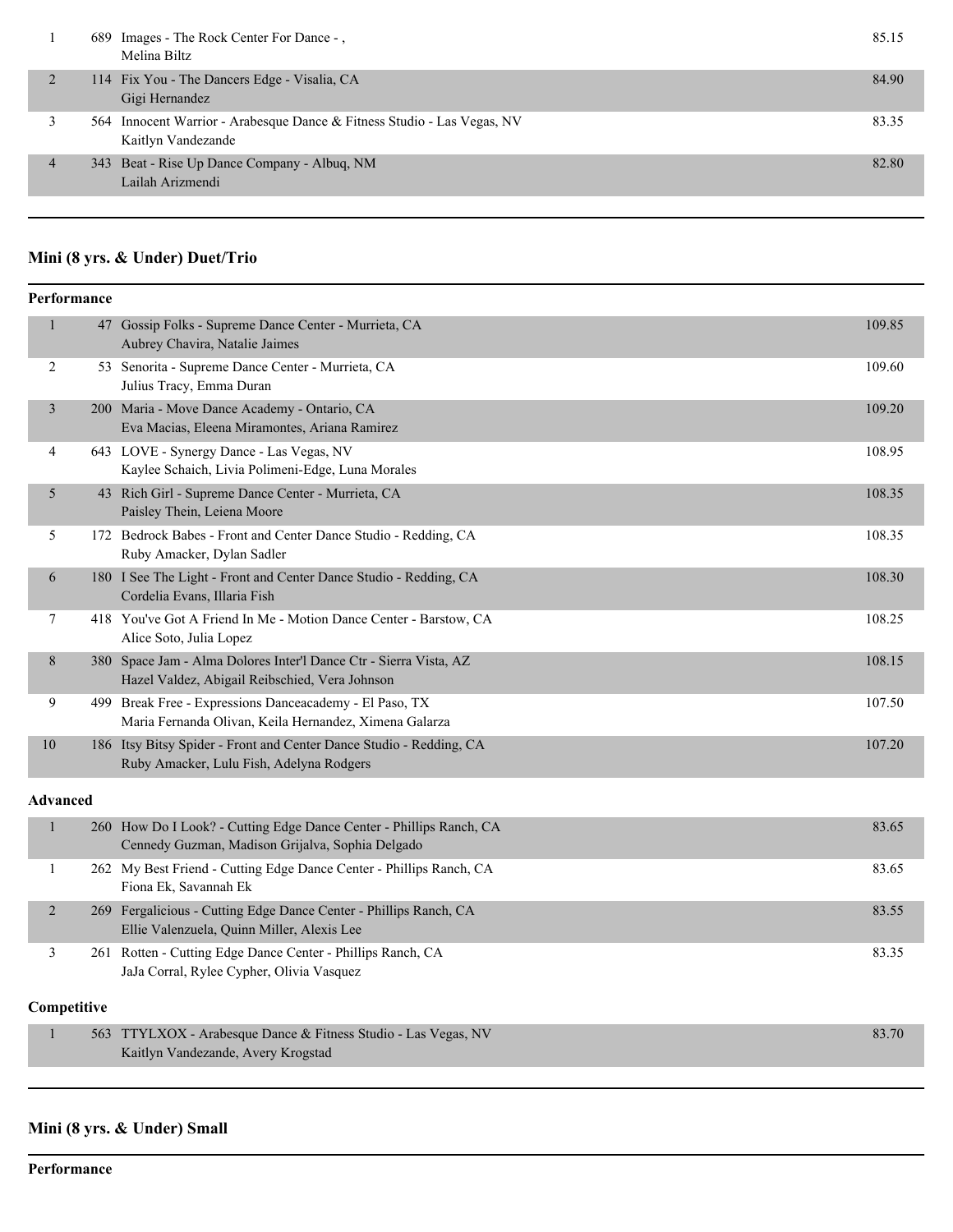| $\mathbf{1}$    |     | 412 Monster Crew - Motion Dance Center - Barstow, CA<br>Arie Noble, Aubrey Parker, Aubrianna Mestas, Audrey Schreiner, Azariyah Joseph, Guiliana Price,<br>Katelynn Williams                                 | 110.25 |
|-----------------|-----|--------------------------------------------------------------------------------------------------------------------------------------------------------------------------------------------------------------|--------|
| 2               |     | 23 Dig a Little Deeper - Supreme Dance Center - Murrieta, CA<br>Emma Duran, Zoey McConnelee, Aubrey Chavira, Kassandra Becerra, Madelyn Cordeiro, Natalie Jaimes                                             | 109.75 |
| $\overline{3}$  |     | 16 Disco Divas - Supreme Dance Center - Murrieta, CA<br>Zoey McConnelee, Emma Duran, Natalie Jaimes, Aubrey Chavira                                                                                          | 109.70 |
| 4               |     | 209 Harajuku Girls - Move Dance Academy - Ontario, CA<br>Abigail Kellison, Nylie Praneth, Lila Berlanga, Brooklynn Nichols, Natalie Pan                                                                      | 109.45 |
| $\overline{4}$  |     | 671 Mr. Postman - The Rock Center For Dance - Las Vegas, NV<br>Soleil Montes De Oca, Arianna Levy, Lily Whiddon, Sabrina Murphy, Eliseo Duque, Oliver McCallum,<br>Madalyn Montes De Oca, Brielle Borburough | 109.45 |
| 5               |     | 331 Move It - Legacy Dance Company - Victorville, CA<br>Jordyn Alexander, Jade Gomez, Mia Gonzalez, Alana Henry, Kaileah Mulipola, Olivia Stirl, Zaya Zorn,<br><b>Stella Torres</b>                          | 109.20 |
| 6               |     | 61 On My Knees - Supreme Dance Center - Murrieta, CA<br>Zoey McConnelee, Emma Duran, Aubrey Chavira, Natalie Jaimes                                                                                          | 109.15 |
| 7               |     | 234 Aye Carumba - Cutting Edge Dance Center - Phillips Ranch, CA<br>Dani Rae Morrison, Daisy Rico, Harper Johnson, Madison Wulf, Lily Rico                                                                   | 109.05 |
| $8\phantom{.}$  |     | 201 Spice Up Your Life - Move Dance Academy - Ontario, CA<br>Chloe De Vera, Jocelyn Jacobs, Ellie Lucero, Quinn Pan, Loula Praneth, Charli Zuidema, Grace Berlanga,<br>Eva Macias, Ariana Ramirez            | 109.00 |
| 9               |     | 640 Let's Get Loud - Synergy Dance - Las Vegas, NV<br>Ava Ross, Chelsea Castro, Giuliana Herrera, Livia Polimeni-Edge, Sofia Martins, Sophia Herrera                                                         | 108.90 |
| $10\,$          |     | 636 Let's Have a Kiki - Synergy Dance - Las Vegas, NV<br>Luna Morales, Livia Polimeni-Edge, Kaylee Schaich, Milana McNulty                                                                                   | 108.70 |
| <b>Advanced</b> |     |                                                                                                                                                                                                              |        |
| 1               | 240 | Smallest Light - Cutting Edge Dance Center - Phillips Ranch, CA<br>Cennedy Guzman, Elyssa Anonas, JaJa Corral, Madison Grijalva, Olivia Vasquez, Rylee Cypher, Sophia<br>Delgado                             | 110.40 |
| $\overline{2}$  |     | 231 Join the Circus - Cutting Edge Dance Center - Phillips Ranch, CA<br>Cennedy Guzman, Madison Grijalva, Olivia Vasquez, Elyssa Anonas, JaJa Corral, Sophia Delgado, Rylee                                  | 109.95 |

|  | Cvpher                                                                                      |        |
|--|---------------------------------------------------------------------------------------------|--------|
|  | 254 The Tooth Fairy - Cutting Edge Dance Center - Phillips Ranch, CA                        | 109.60 |
|  | Cennedy Guzman, JaJa Corral, Madison Grijalva, Olivia Vasquez, Rylee Cypher, Sophia Delgado |        |
|  | 258 L-O-V-E - Cutting Edge Dance Center - Phillips Ranch, CA                                | 109.55 |
|  | Jada Bond, Fiona Ek, Savannah Ek, Ella Tena                                                 |        |
|  | 65 Zero to Hero - Front and Center Dance Studio - Redding, CA                               | 108.85 |
|  | Lily Sadler, Xavier Amacler, Ruby Amacker, Dylan Sadler, Cordelia Evans, Illaria Fish       |        |

|   | 134 Turn Back Time - The Dancers Edge - Visalia, CA<br>Haven Bolland, Arya Briceno, Amelia Vorst, Blair Bueno, Annie Lucietto, Gigi Hernandez, Chloe Silva,<br><b>Quinn Luther, Tenley Domingos</b>                   | 113.25 |
|---|-----------------------------------------------------------------------------------------------------------------------------------------------------------------------------------------------------------------------|--------|
| 2 | 139 Salute - The Dancers Edge - Visalia, CA<br>Blair Bueno, Annie Lucietto, Tenley Domingos, Gigi Hernandez, Chloe Silva, Ashlynn Huerta, Quinn<br>Luther, Amelia Vorst, Sophia Van Scyoc                             | 111.95 |
| 3 | 566 Smile - Arabesque Dance & Fitness Studio - Las Vegas, NV<br>Sophia Willoughby, Paislee Friedman, Kennedy Pugh, Danika Pecharsky, Charlotte Hayes, Bailey Cross,<br>Avery Hinz, Kaitlyn Vandezande, Avery Krogstad | 110.70 |
| 4 | 361 True Colors - Rise Up Dance Company - Albuq, NM<br>Nicholette Roble, Maya Gallegos, Lailah Arizmendi, Isabela Ochoa                                                                                               | 110.20 |
| 5 | 360 Lipgloss - Rise Up Dance Company - Albuq, NM<br>Nicholette Roble, Maya Gallegos, Lailah Arizmendi, Isabela Ochoa                                                                                                  | 110.05 |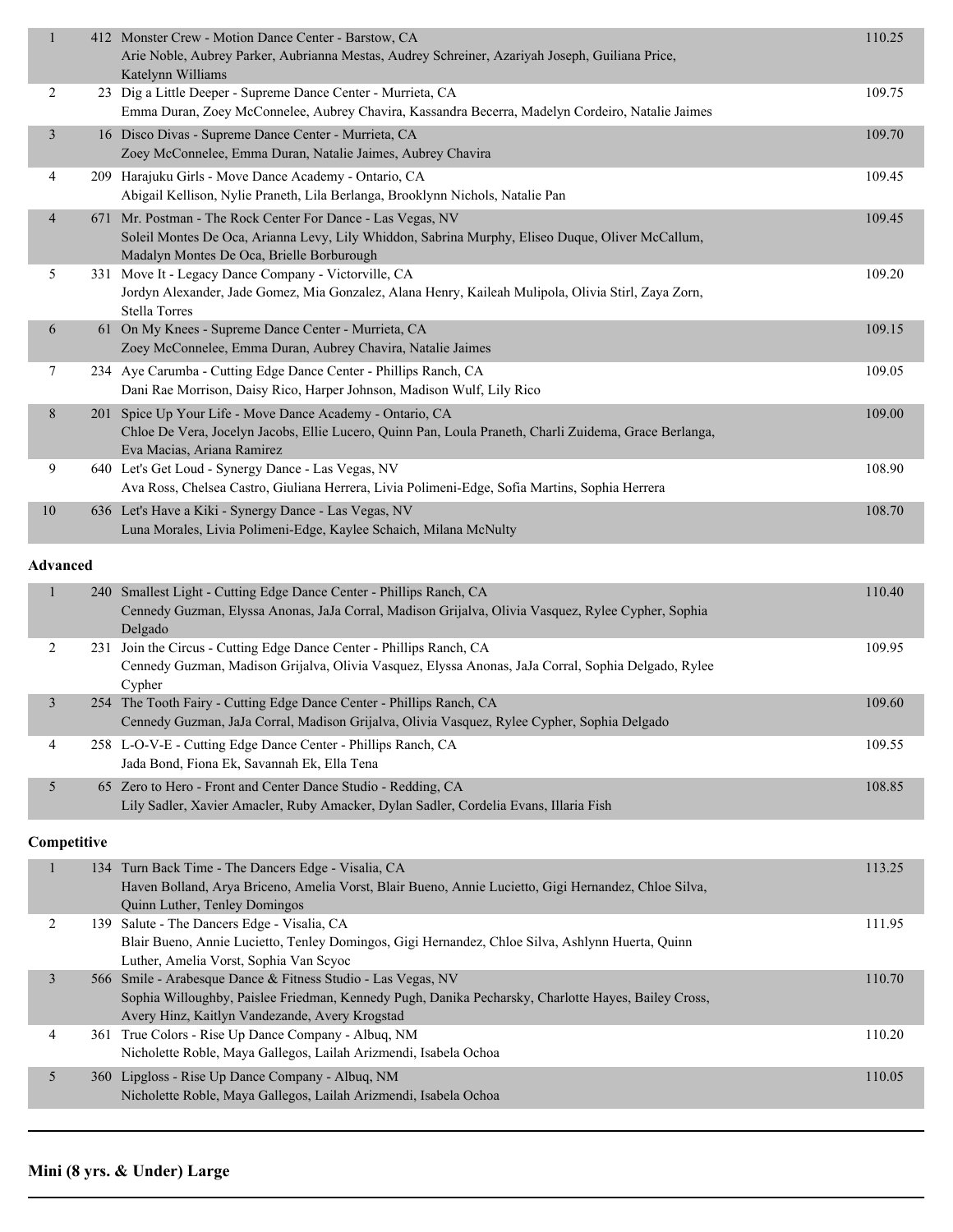**Performance**

| $\mathbf{1}$            |                 | 22 Chain Hang Low - Supreme Dance Center - Murrieta, CA<br>Julius Tracy, Emma Duran, Camila Aguilar, Alana Smith, Aaliyah Clark, Zoey McConnelee, Cesar | 109.90 |
|-------------------------|-----------------|---------------------------------------------------------------------------------------------------------------------------------------------------------|--------|
|                         |                 | Aguilar, Aubrey Chavira, Madelyn Cordeiro, Kenna Trombly, Kassandra Becerra, Natalie Jaimes                                                             |        |
| $\overline{2}$          |                 | 408 Beach Babes - Motion Dance Center - Barstow, CA                                                                                                     | 109.05 |
|                         |                 | Abriella Chavez, Alice Soto, Arie Noble, Aubrey Parker, Aubrianna Mestas, Audrey Schreiner, Ava                                                         |        |
|                         |                 | Bubion, Ava Cervantes, Azariyah Joseph, Daphne Diaz, Guiliana Price, Julia Lopez, Kala Neri, Katelynn                                                   |        |
|                         |                 | Williams, Payton Harris, Tegan Albornoz, Vivienne Price                                                                                                 |        |
| $\overline{\mathbf{3}}$ |                 | 468 Disney Remix - La Bella Dance Co - Clovis, CA                                                                                                       | 108.70 |
|                         |                 | Alana Zarate, Jaylee Ruiz, Kyley Reagan, Maci Dell, Mia Hennecke, Nevaeya Caudillo, Taytum Healon,                                                      |        |
|                         |                 | Alexiz Sanchez, Aylah Angulo, Kaydence Almendarez, Vanessa Gonzalez                                                                                     |        |
| 4                       |                 | 496 Shake it Off - Expressions Danceacademy - El Paso, TX                                                                                               | 108.00 |
|                         |                 | Yanitza Contreras, Paula Hernandez, Jessica Tarver, Isabel Chilson, Allison Lopez, Maria Fernanda                                                       |        |
|                         |                 | Olivan, Julia Nathal, Abigail Anchondo, Keila Hernandez, Olivia Urias, Audrey Urias, Regina Alvarado,                                                   |        |
|                         |                 | Renee Alvarado, Ariadne Garnica, Mia Camu                                                                                                               |        |
|                         | <b>Advanced</b> |                                                                                                                                                         |        |
|                         |                 |                                                                                                                                                         |        |
| $\mathbf{1}$            |                 | 230 Ding Dong the Witch is Dead - Cutting Edge Dance Center - Phillips Ranch, CA                                                                        | 110.05 |
|                         |                 | Charlotte Brown, Cennedy Guzman, Ellie Valenzuela, Ella Tena, Ella Smith, Fiona Ek, Madison Grijalva,                                                   |        |
|                         |                 | Lyncoln Navalta, Kennedy Ziello, Jada Bond, JaJa Corral, Heidi Johnson, Olivia Vasquez, Savannah Ek,                                                    |        |
|                         |                 | Rylee Cypher, Reagan Cypher, Teagan Agustin Calaguas, Ava Wells, Kayla Corral                                                                           |        |
| 2                       |                 | 255 Work - Cutting Edge Dance Center - Phillips Ranch, CA                                                                                               | 109.55 |
|                         |                 | Dani Rae Morrison, Jada Bond, Valentina Dos Santos, Fiona Ek, Savannah Ek, Lyncoln Navalta, Ellie                                                       |        |
|                         |                 | Valenzuela, Ella Tena, Lily Rico, Daisy Rico, Brooklyn Lewis                                                                                            |        |
|                         | Competitive     |                                                                                                                                                         |        |
| 1                       |                 | 133 Waiting - The Dancers Edge - Visalia, CA                                                                                                            | 113.45 |
|                         |                 | Haven Bolland, Arya Briceno, Amelia Robertson, Brynn Bartlett, Blair Bueno, Gigi Hernandez, Tenley                                                      |        |
|                         |                 | Domingos, Quinn Luther, Kyndell Nepinsky, Annie Lucietto, Chloe Silva, Brynlee Popovich, Quinn                                                          |        |
|                         |                 | Roche                                                                                                                                                   |        |
| $\overline{2}$          |                 | 128 Zero to Hero - The Dancers Edge - Visalia, CA                                                                                                       | 112.50 |
|                         |                 | Haven Bolland, Arya Briceno, Kyndall Ceballos, Ashlynn Huerta, Amelia Robertson, Brynlie                                                                |        |
|                         |                 | Tisthammer, Sophia Van Scyoc, Blair Bueno, Annie Lucietto, Gigi Hernandez, Chloe Silva, Michael                                                         |        |
|                         |                 | Franco, Quinn Luther, Quinn Roche, Brynlee Popovich, Kyndell Nepinsky, Addison Stockton, Kamryn                                                         |        |
|                         |                 | Wiggs, Tenley Domingos                                                                                                                                  |        |
| 3                       |                 | 127 Wind Beneath my Wings - The Dancers Edge - Visalia, CA                                                                                              | 112.40 |
|                         |                 | Ashlynn Huerta, Brynlie Tisthammer, Sophia Van Scyoc, Annie Lucietto, Gigi Hernandez, Kamryn                                                            |        |
|                         |                 | Wiggs, Kyndell Nepinsky, Michael Franco, Quinn Roche, Brynlee Popovich, Brynn Bartlett, Kyndall                                                         |        |
|                         |                 | Ceballos, Mia Pasquale                                                                                                                                  |        |
|                         |                 |                                                                                                                                                         |        |

# **Junior (9 - 11 yrs.) Solo**

| <b>Performance</b> |  |                                                                              |       |  |  |
|--------------------|--|------------------------------------------------------------------------------|-------|--|--|
|                    |  | 556 Circus - Legacy Dance Company - Victorville, CA<br>Gabriela Gomez        | 84.20 |  |  |
| 2                  |  | 554 Post That - Legacy Dance Company - Victorville, CA<br>Jenasys Villalya   | 84.00 |  |  |
| $\overline{2}$     |  | 685 Breathe Again - The Rock Center For Dance - Las Vegas, NV<br>Sophia Rudy | 84.00 |  |  |
| 3                  |  | 448 Trouble - La Bella Dance Co - Clovis, CA<br>Brooklynn Georges            | 83.85 |  |  |
| 3                  |  | 680 Irrelevant - The Rock Center For Dance - Las Vegas, NV<br>Lola Farias    | 83.85 |  |  |
| 4                  |  | 56 Rescue - Supreme Dance Center - Murrieta, CA<br><b>Summer Tietze</b>      | 83.60 |  |  |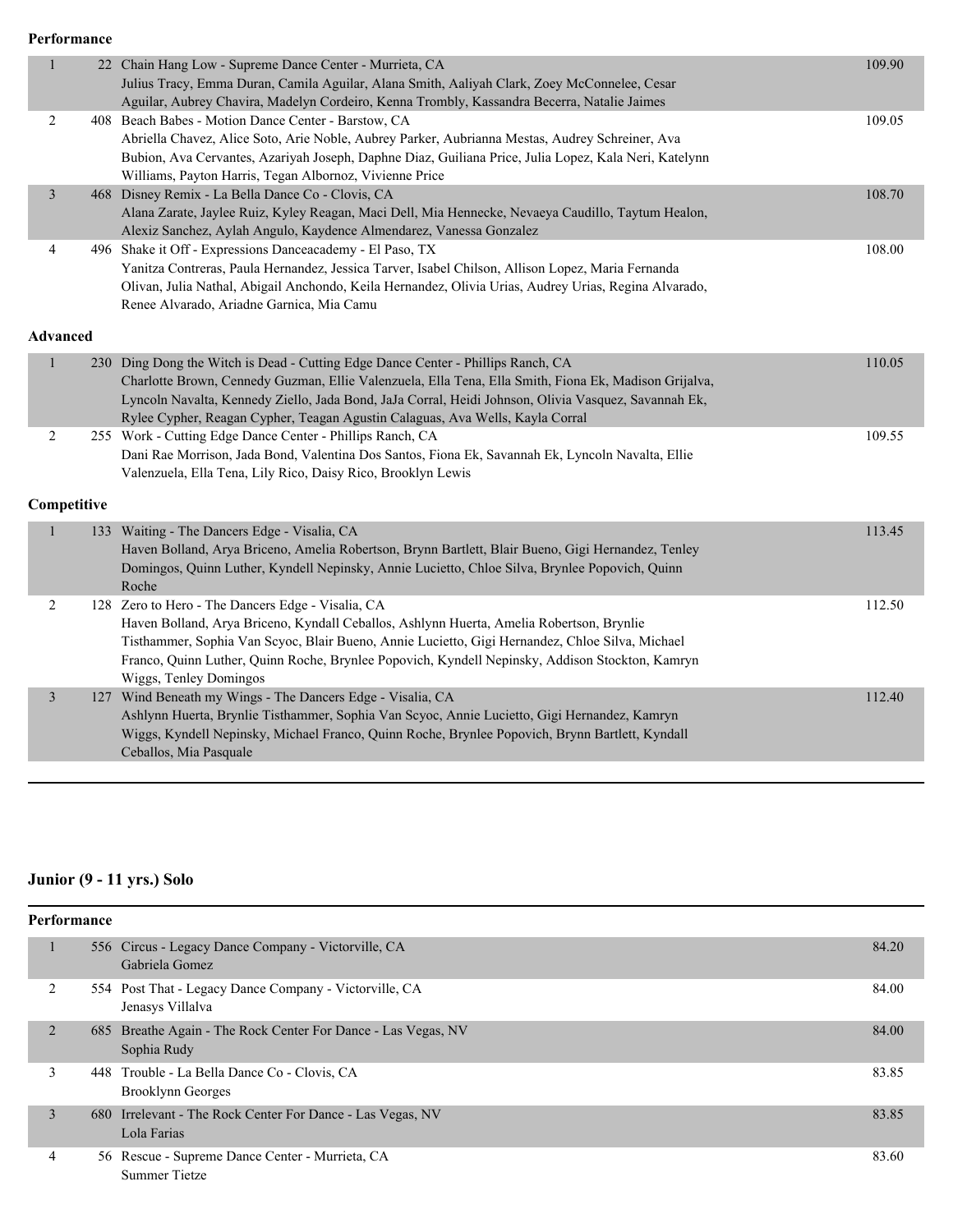| $\overline{4}$ | 684 With Me - The Rock Center For Dance - Las Vegas, NV<br>Sophia Igne            | 83.60 |
|----------------|-----------------------------------------------------------------------------------|-------|
| 5.             | 32 Jam - Supreme Dance Center - Murrieta, CA<br>Giuliana Cordeiro                 | 83.55 |
| 6              | 213 So-Saweetie - Move Dance Academy - Ontario, CA<br>Sophia De Castro            | 83.45 |
| 7              | 576 Let's Run this - Free Spirit Dance Movement - Las Vegas, NV<br>Ta'Nia Barrow  | 83.10 |
| 8              | 555 Legs - Legacy Dance Company - Victorville, CA<br>Brianna Zazueta              | 83.05 |
| 9              | 39 Whine Up - Supreme Dance Center - Murrieta, CA<br>Melissa Sanchez              | 83.00 |
| 9              | 677 Carry You - The Rock Center For Dance - Las Vegas, NV<br>Soleil Montes De Oca | 83.00 |
| 10             | 422 Landslide - La Bella Dance Co - Clovis, CA<br>Maggie Dell                     | 82.95 |

#### **Advanced**

|                | 583 Amen - Zoetic Movement - Rancho Cucamonga, CA<br>Victoria Carrillo                         | 85.90 |
|----------------|------------------------------------------------------------------------------------------------|-------|
| $\overline{2}$ | 308 Once Upon Another Time - Cutting Edge Dance Center - Phillips Ranch, CA<br>Madison Egbalic | 84.75 |
| 3              | 305 Sweet Child - Cutting Edge Dance Center - Phillips Ranch, CA<br>Jada Bond                  | 84.70 |
| 3              | 660 Winter Bird - Synergy Dance - Las Vegas, NV<br>Emily Del Valle                             | 84.70 |
| 4              | 664 Grown - Zoetic Movement - Rancho Cucamonga, CA<br>Jasmine Hom                              | 84.65 |
| 5              | 669 Swing With Me - Diamond Dance Studio - Henderson, NV<br>Embry Johnson                      | 84.55 |
| 6              | 307 Note to God - Cutting Edge Dance Center - Phillips Ranch, CA<br>Teagan Agustin Calaguas    | 84.40 |
| 7              | 300 Big Noise - Cutting Edge Dance Center - Phillips Ranch, CA<br>Ava Wells                    | 84.30 |
| 7              | 312 Until We Go Down - Cutting Edge Dance Center - Phillips Ranch, CA<br>Alexis Magno          | 84.30 |
| 7              | 532 Beautiful People - Zoetic Movement - Rancho Cucamonga, CA<br>Adele Monge                   | 84.30 |
| 8              | 311 Lose You - Cutting Edge Dance Center - Phillips Ranch, CA<br>Emma Egbalic                  | 84.25 |
| 9              | 306 Dancing Queen - Cutting Edge Dance Center - Phillips Ranch, CA<br>Quinn Miller             | 84.20 |
| 9              | 427 Lil Thrilla - La Bella Dance Co - Clovis, CA<br>Kami Garcia                                | 84.20 |
| 10             | 281 Ring Them Bells - Cutting Edge Dance Center - Phillips Ranch, CA<br>Alexis Lee             | 84.10 |

|   | 118 My Soul - The Dancers Edge - Visalia, CA<br>Chloe Silva        | 114.50 |
|---|--------------------------------------------------------------------|--------|
|   | 547 Jerusalem - Studio 702 Dance - Las Vegas, NV<br>Peyton Nowacki | 114.30 |
|   | 117 Scars - The Dancers Edge - Visalia, CA<br><b>Ouinn Luther</b>  | 113.80 |
| 4 | 540 LJ - Studio 702 Dance - Las Vegas, NV<br>Eden Hawkins          | 113.65 |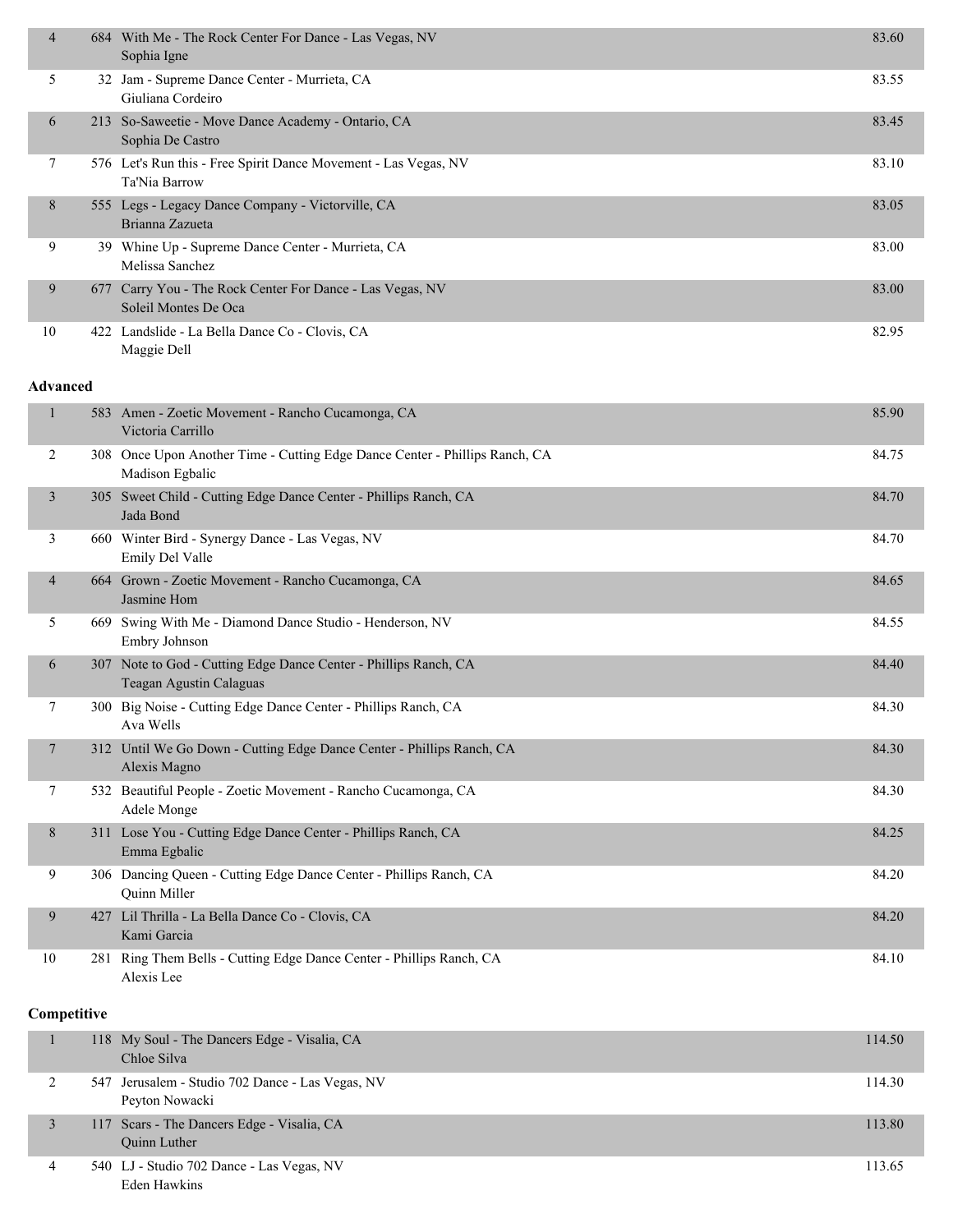| 5      |     | 123 Moon Shines Red - The Dancers Edge - Visalia, CA<br>Amelia Vorst                            | 113.45 |
|--------|-----|-------------------------------------------------------------------------------------------------|--------|
| 6      |     | 621 Heart of Glass - Las Vegas Danceworkz - Las Vegas, NV<br>Sophia Baca                        | 113.30 |
| $\tau$ |     | 106 Shelter - The Dancers Edge - Visalia, CA<br><b>Tenley Domingos</b>                          | 113.25 |
| 8      | 717 | Breakin Dishes - VZ Dance Studios - Las Vegas, NV<br>Holidai Frazier                            | 113.20 |
| 9      | 481 | Half Light - Studio 702 Dance - Las Vegas, NV<br>Megan Huckabay                                 | 113.15 |
| 9      |     | 568 This is My Show - Arabesque Dance & Fitness Studio - Las Vegas, NV<br><b>Lilly Parriott</b> | 113.15 |
| 10     |     | 107 The Face - The Dancers Edge - Visalia, CA<br>Michael Franco                                 | 113.10 |

# **Junior (9 - 11 yrs.) Duet/Trio**

|                 | Performance |                                                                                                             |        |
|-----------------|-------------|-------------------------------------------------------------------------------------------------------------|--------|
| 1               |             | 450 Fire Baby - La Bella Dance Co - Clovis, CA<br>Madison Torres, Maci Williams                             | 110.20 |
| $\overline{2}$  |             | 54 Post That - Supreme Dance Center - Murrieta, CA<br>Melissa Sanchez, Bailey Bershaw                       | 110.10 |
| $\overline{3}$  |             | 451 Wind It Up - La Bella Dance Co - Clovis, CA<br>Peyton Havens, Ivanna Torosian                           | 109.90 |
| 4               | 523         | Remember Me - MCDC - Hesperia, CA<br>Victoria Reyes, Kassandra Escobar                                      | 108.90 |
| <b>Advanced</b> |             |                                                                                                             |        |
|                 | 270         | Stand By Me - Cutting Edge Dance Center - Phillips Ranch, CA<br>Alexis Magno, Emma Egbalic, Madison Egbalic | 112.05 |
| 2               |             | 642 Sing - Synergy Dance - Las Vegas, NV<br>Leilani Kim-Manning, Trystan Sierra                             | 111.30 |
| 3               | 645         | Attention - Synergy Dance - Las Vegas, NV<br>Lizzy Aglubat, Khloe Daniels                                   | 111.05 |
| 4               |             | 641 We'll be the Stars - Synergy Dance - Las Vegas, NV<br>Ava Hancock, Emily Del Valle                      | 110.85 |
| 5               | 263         | Wickeder - Cutting Edge Dance Center - Phillips Ranch, CA<br>Kennedy Ziello, Kayla Corral                   | 110.75 |
| 6               |             | 267 Can't Do It Alone - Cutting Edge Dance Center - Phillips Ranch, CA<br>Ava Wells, Brooklyn Lewis         | 110.65 |
| $7\phantom{.0}$ |             | 693 PDYA ALL STARZ - CONFIDENT - Pro Dance Yard Academy - Phoenix, AZ<br>Summer Siersdale, Avyna Perez      | 110.25 |

|   | 585 Dangerous Duo - The Drop Dance Studio - Tucson, AZ<br>Alisa Cheng, Ellah Ortega            | 85.35 |
|---|------------------------------------------------------------------------------------------------|-------|
|   | 688 Wolves - The Rock Center For Dance - Las Vegas, NV<br>Melina Biltz, Bailey Douglas         | 85.25 |
|   | 714 Dangerous Doble - VZ Dance Studios - Las Vegas, NV<br>Bella Davis, Elias Elkind            | 85.10 |
| 4 | 615 Spice of Life - Las Vegas Danceworkz - Las Vegas, NV<br>Piper Wells, Sophia Baca           | 84.70 |
|   | 616 Love Shack - Las Vegas Danceworkz - Las Vegas, NV<br>Piper Wells, Jayla Emelo, Sophia Baca | 84.65 |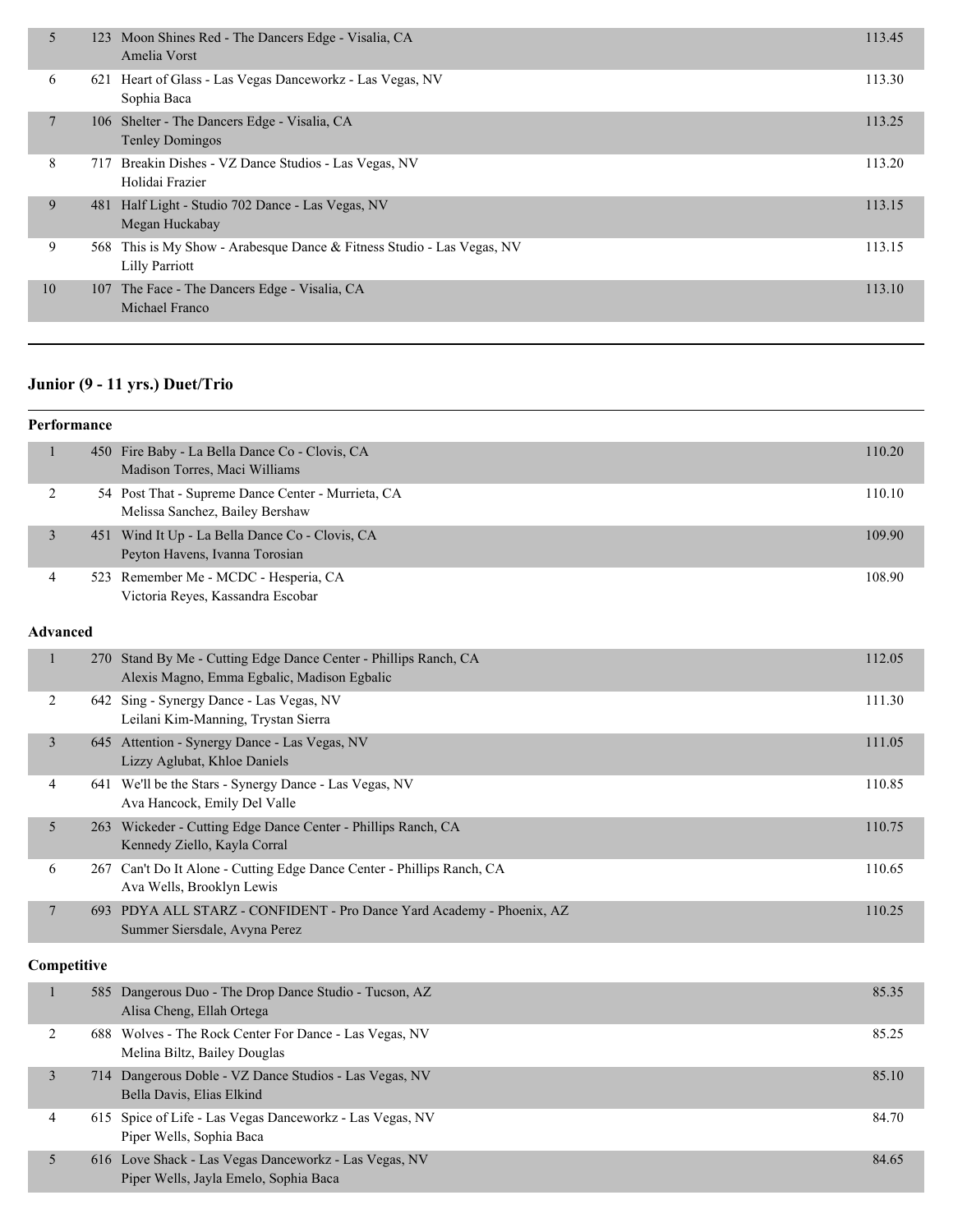| $\sigma$ | 614 Grown Up - Las Vegas Danceworkz - Las Vegas, NV<br>Piper Wells, Sophia Baca                                      | 84.55 |
|----------|----------------------------------------------------------------------------------------------------------------------|-------|
|          | 181 Shake Your Tail Feathers - Front and Center Dance Studio - Redding, CA<br>Parker Sarcinella, Lily Sadler         | 83.50 |
| 8        | 565 Hide & Seek - Arabesque Dance & Fitness Studio - Las Vegas, NV<br>Emily Jargowsky, Danika Pecharsky              | 83.35 |
| 9        | 573 Fired Up - Arabesque Dance & Fitness Studio - Las Vegas, NV<br>Sophia Willoughby, Paislee Friedman, Kennedy Pugh | 83.15 |
|          |                                                                                                                      |       |

# **Junior (9 - 11 yrs.) Small**

|                  | Performance |                                                                                                                                                                                                           |        |
|------------------|-------------|-----------------------------------------------------------------------------------------------------------------------------------------------------------------------------------------------------------|--------|
| $\mathbf{1}$     |             | 549 Run the World - Legacy Dance Company - Victorville, CA<br>Gabriela Gomez, Brianna Zazueta, Jenasys Villalva, La'Jahnae Williams, Journey Villalva                                                     | 112.65 |
| $\overline{2}$   |             | 548 Could - Legacy Dance Company - Victorville, CA<br>Journey Villalva, Brianna Zazueta, Gabriela Gomez, Jenasys Villalva, La'Jahnae Williams                                                             | 112.55 |
| $\mathfrak{Z}$   |             | 550 Like You - Legacy Dance Company - Victorville, CA<br>Journey Villalva, Brianna Zazueta, Gabriela Gomez, Jenasys Villalva, La'Jahnae Williams                                                          | 112.45 |
| 4                |             | 25 One, Two, Step - Supreme Dance Center - Murrieta, CA<br>Belah Moore, Layne Phillips, Elizabeth Wade, Melissa Sanchez, Jules Tracy                                                                      | 110.55 |
| 5                |             | 59 Gravity - Supreme Dance Center - Murrieta, CA<br>Madelyn Chavira, Melissa Sanchez, Summer Tietze, Belah Moore, Bailey Bershaw, Elizabeth Wade                                                          | 110.30 |
| 6                |             | 60 Disturbia - Supreme Dance Center - Murrieta, CA<br>Elizabeth Wade, Melissa Sanchez, Bailey Bershaw, Belah Moore, Summer Tietze                                                                         | 110.25 |
| $\tau$           |             | 24 Lose My Breath - Supreme Dance Center - Murrieta, CA<br>Summer Tietze, Madelyn Chavira, Giuliana Cordeiro, Natalie Jaimes, Melissa Sanchez, Jules Tracy,<br>Elizabeth Wade                             | 110.15 |
| 7                |             | 588 Lil mommas - Queen D□z Dance - Dinuba, CA<br>Evelyn Reyes, Paula Moreno, Melisa Ososario, Arielle Juarez, Peyton Taylor                                                                               | 110.15 |
| $8\,$            |             | 465 Under Construction - La Bella Dance Co - Clovis, CA<br>Alana Zarate, Kyley Reagan, Maci Dell, Peyton Cortez, Taytum Healon, Aylah Angulo, Jewel Horne,<br>Vanessa Gonzalez, Alexiz Sanchez            | 109.70 |
| 9                |             | 694 PDYA ACRO TEAM - DEM BEATZ - Pro Dance Yard Academy - Phoenix, AZ<br>Kayden George, Mia Soto, Brooklyn Hinkle, Avyna Perez, Hailey Alvarado, Summer Siersdale                                         | 109.45 |
| <b>Advanced</b>  |             |                                                                                                                                                                                                           |        |
| $\mathbf{1}$     |             | 150 Welcome Home - The Dancers Edge - Visalia, CA<br>Kayla Arroyo, Victoria Pasillas, Presley Peterson, Mia Pasquale, Nia Renteria, Brynn Bartlett, Brynlee<br>Popovich, Kamryn Wiggs, Kaydence Rodriguez | 112.70 |
| $\overline{c}$   |             | 467 New Era - La Bella Dance Co - Clovis, CA<br>Jamey Montiel, Ciana Sellers, Ivanna Torosian, Kami Garcia, Rio Hennecke, Jaclyn Dauer, Katelyn Houts                                                     | 111.85 |
| $\mathfrak{Z}$   |             | 455 The Lonely - La Bella Dance Co - Clovis, CA<br>Brooke Kacerek, Brooklynn Georges, Ciana Sellers, Jaclyn Dauer, Katelyn Houts, Maci Williams,<br><b>Madison Torres</b>                                 | 111.40 |
| 4                |             | 463 Chapstick - La Bella Dance Co - Clovis, CA<br>Brooklynn Georges, Ciana Sellers, Brooke Kacerek, Ivanna Torosian, Jaclyn Dauer, Maci Williams,<br>Madison Torres, Katelyn Houts, Tayslee Healon        | 111.35 |
| 5                |             | 232 OMG You Guys - Cutting Edge Dance Center - Phillips Ranch, CA<br>Alexis Lee, Charlotte Brown, Jada Bond, Kennedy Ziello, Quinn Miller, Teagan Agustin Calaguas,<br>Kerrington Brown, Kayla Corral     | 111.30 |
| 6                |             | 458 Without You - La Bella Dance Co - Clovis, CA<br>Brooke Kacerek, Maggie Dell, Ciana Sellers, Ivanna Torosian, Jaclyn Dauer, Katelyn Houts, Madison<br>Torres, Maci Williams                            | 111.15 |
| $\boldsymbol{7}$ |             | 651 Circus - Synergy Dance - Las Vegas, NV<br>Avalon Wolsey, Elise McCallum, Emily Del Valle, Ka'lea Reed, Keira Curto, Saya Mariani, Ava<br>Hancock, Brooke Ford, Rihanna Acosta                         | 110.95 |
| 8                |             | 653 Stand by Me - Synergy Dance - Las Vegas, NV                                                                                                                                                           | 110.90 |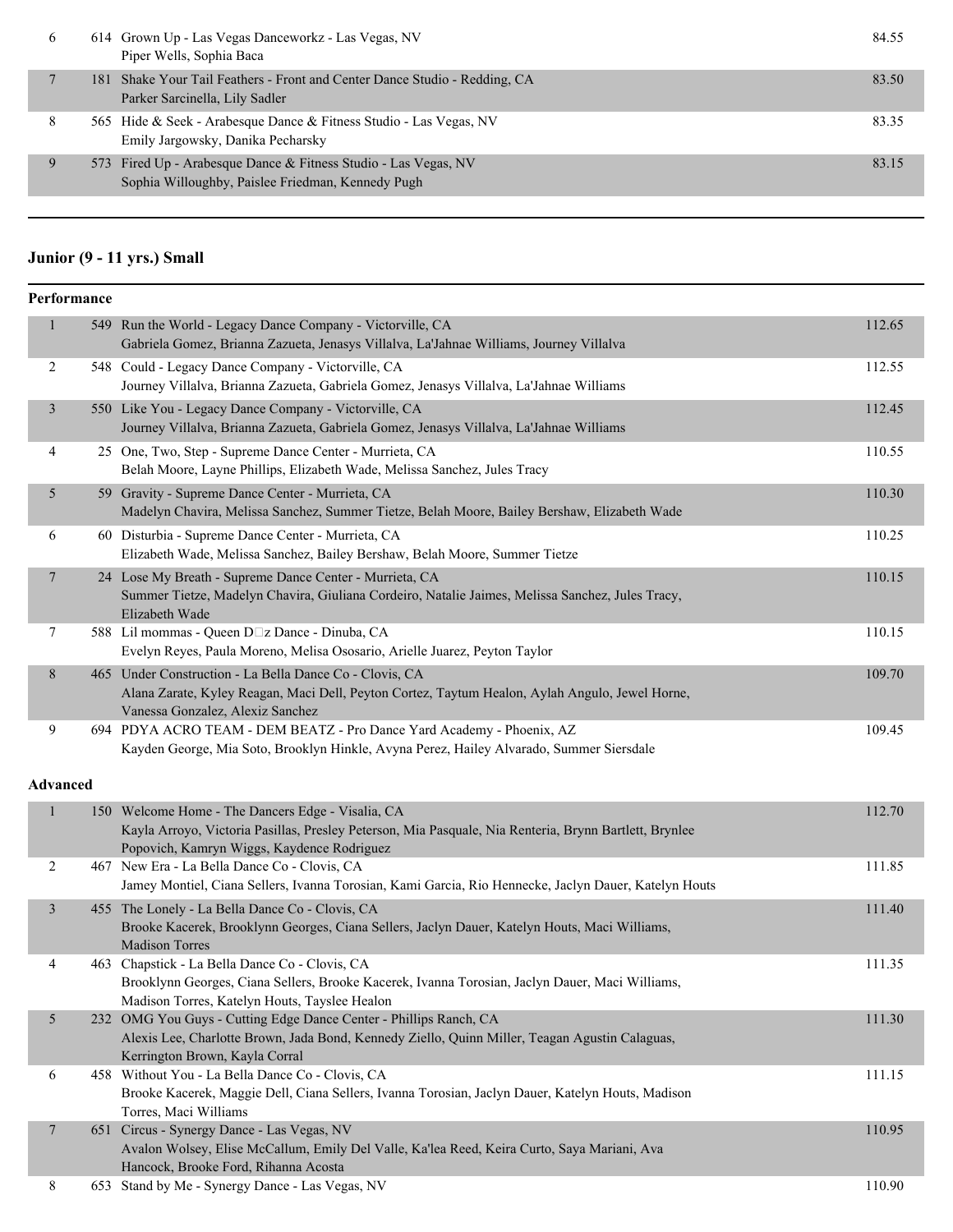|                | Avalon Wolsey, Sofia Polimeni-Edge, Emily Del Valle, Ava Hancock, Rihanna Acosta, Brooke Ford,<br>Saya Mariani, Elise McCallum, Ka'lea Reed |        |
|----------------|---------------------------------------------------------------------------------------------------------------------------------------------|--------|
| 9              | 99 Sushi - Synergy Dance - Las Vegas, NV                                                                                                    | 110.80 |
|                | Lizzy Aglubat, Khloe Daniels, Leilani Kim-Manning, Teagan Lohoff, Kara Panis, Sofia Polimeni-Edge,                                          |        |
|                | Trystan Sierra, Elena Gomez, Paris Bocharova                                                                                                |        |
| 10             | 649 Lose Control - Synergy Dance - Las Vegas, NV                                                                                            | 110.75 |
|                | Elise McCallum, Ka'lea Reed, Emily Del Valle, Ava Hancock, Brooke Ford, Jaelin Jogodka, Rihanna                                             |        |
|                | Acosta                                                                                                                                      |        |
|                |                                                                                                                                             |        |
| Competitive    |                                                                                                                                             |        |
|                | 152 Someone Else's Dream - The Dancers Edge - Visalia, CA                                                                                   | 114.75 |
|                | Tenley Domingos, Kadyn Anders, Natalie Gonzalez, Lainey Hampshire, Gigi Walker, Quinn Luther,                                               |        |
|                | Chloe Silva, Sara Sozinho, Amelia Vorst                                                                                                     |        |
| $\overline{2}$ | 620 Knowing - Las Vegas Danceworkz - Las Vegas, NV                                                                                          | 112.30 |
|                | Kylie Baca, Hailey Wells, Jayla Emelo, Piper Wells, Sophia Baca                                                                             |        |

Emma Egbalic, Madison Egbalic, Alexis Magno, Nyomi Magno, Teagan Agustin Calaguas, Bella Rose

Garcia, Jocelyn Reyes, Alexis Lee, Quinn Miller

# **Junior (9 - 11 yrs.) Large**

|                 | Performance |                                                                                                                                                                                                                                                                                                                           |        |
|-----------------|-------------|---------------------------------------------------------------------------------------------------------------------------------------------------------------------------------------------------------------------------------------------------------------------------------------------------------------------------|--------|
| $\mathbf{1}$    |             | 672 Another One Bites the Dust - The Rock Center For Dance - Las Vegas, NV<br>Ali Schultz, Katiya Kittell, Madeline Atkinson, Azalea Aceret, Sophia Rudy, Lola Farias, Abigail Leah<br>Arambula, Madison Baranowski, Athena Pacheco, Brooklyn Murrell, Sophia Igne                                                        | 111.15 |
| <b>Advanced</b> |             |                                                                                                                                                                                                                                                                                                                           |        |
| $\mathbf{1}$    |             | 137 Fall Apart - The Dancers Edge - Visalia, CA<br>Brynn Bartlett, Kayla Arroyo, Jasmine Gomez, J'lynn Moore, Kyndell Nepinsky, Victoria Pasillas, Mia<br>Pasquale, Presley Peterson, Brynlee Popovich, Analis Ramirez, Nia Renteria, Quinn Roche, Kaydence<br>Rodriguez                                                  | 112.35 |
| $\overline{2}$  |             | 459 I Didn't Know My Own Strength - La Bella Dance Co - Clovis, CA<br>Brooke Kacerek, Kami Garcia, Kyley Reagan, Maci Dell, Maggie Dell, Peyton Cortez, Taytum Healon,<br>Brooklynn Georges, Ciana Sellers, Ivanna Torosian, Jaclyn Dauer, Katelyn Houts, Maci Williams,<br>Madison Torres, Peyton Havens, Tayslee Healon | 111.80 |
| $\mathfrak{Z}$  |             | 462 Attention - La Bella Dance Co - Clovis, CA<br>Brooke Kacerek, Kami Garcia, Maggie Dell, Nevaeya Caudillo, Brooklynn Georges, Ciana Sellers,<br>Ivanna Torosian, Jaclyn Dauer, Jamey Montiel, Kamari Chin, Katelyn Houts, Maci Williams, Madison<br>Torres, Peyton Havens, Rio Hennecke, Tayslee Healon                | 111.50 |
| 4               |             | 242 Halo - Cutting Edge Dance Center - Phillips Ranch, CA<br>Lexi Arrieta, Jada Bond, Charlotte Brown, Kayla Corral, Valentina Dos Santos, Fiona Ek, Savannah Ek,<br>Brooklyn Lewis, Lyncoln Navalta, Ellie Valenzuela, Ella Tena, Kennedy Ziello, Ava Wells, Teagan<br>Agustin Calaguas, Alexis Lee                      | 111.30 |
| 5               |             | 646 Bad Boy Good Man - Synergy Dance - Las Vegas, NV<br>Elena Gomez, Emily Del Valle, Leilani Kim-Manning, Sofia Polimeni-Edge, Teagan Lohoff, Wallace<br>Panis, Kara Panis, Khloe Daniels, Ava Hancock, Rihanna Acosta, Trystan Sierra, Lizzy Aglubat                                                                    | 111.15 |
| 6               |             | 256 Hoops - Cutting Edge Dance Center - Phillips Ranch, CA<br>Bella Rose Garcia, Jocelyn Reyes, Zoe Pineda, Eva Covarrubias, Emma Egbalic, Madison Egbalic, Alexis<br>Magno, Daphne Renear, Izzi Ortega, Ava Wells, Kerrington Brown, Emma Medrano, Quinn Miller, Lexi<br>Arrieta, Kalani Lejohn                          | 110.95 |
| 6               |             | 454 The Oz - La Bella Dance Co - Clovis, CA<br>Maggie Dell, Brooklynn Georges, Vanessa Gonzalez, Peyton Havens, Tayslee Healon, Rio Hennecke,<br>Ariana Pallotta, Kyley Reagan, Emma Scholz, Kennedy Vincent-Walker                                                                                                       | 110.95 |
| 7               |             | 248 Imagine - Cutting Edge Dance Center - Phillips Ranch, CA<br>Lexi Arrieta, Jada Bond, Charlotte Brown, Kayla Corral, Valentina Dos Santos, Fiona Ek, Savannah Ek,<br>Brooklyn Lewis, Lyncoln Navalta, Izzi Ortega, Ella Tena, Kennedy Ziello, Teagan Agustin Calaguas, Ava<br>Wells                                    | 110.70 |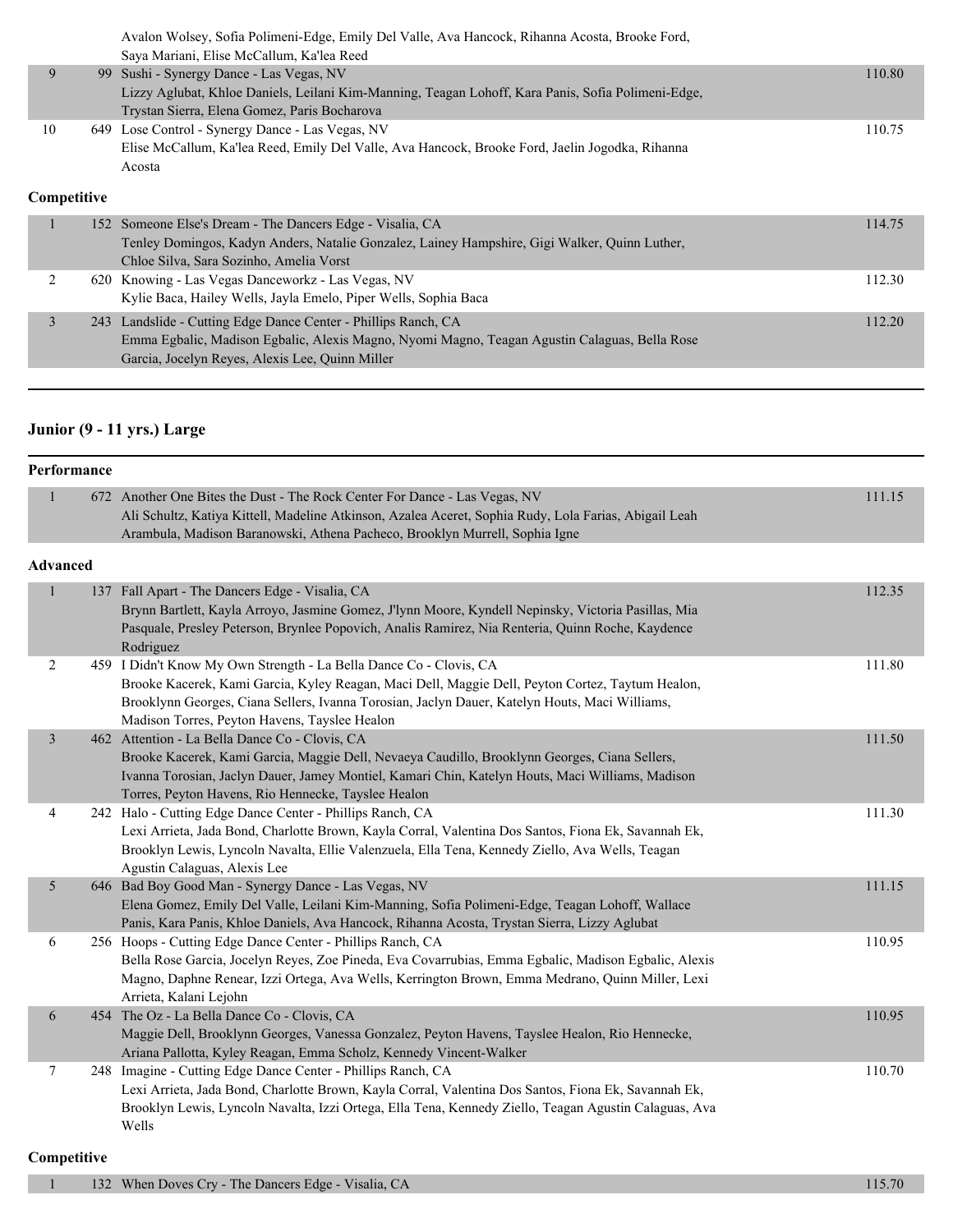|                | Blair Bueno, Tenley Domingos, Annie Lucietto, Quinn Luther, Chloe Silva, Amelia Vorst, Hailey          |        |
|----------------|--------------------------------------------------------------------------------------------------------|--------|
|                | Fonseca, Gigi Walker, Gabrielle Guillen, Clare Vorst, Kadyn Anders, Natalie Gonzalez, Lainey           |        |
|                | Hampshire, Karis Nepinsky, Macy Meyers, Sara Sozinho, Sabrina Harlan                                   |        |
| 2              | 140 All That Jazz - The Dancers Edge - Visalia, CA                                                     | 113.50 |
|                | Blair Bueno, Chloe Silva, Kadyn Anders, Hailey Fonseca, Gabrielle Guillen, Lainey Hampshire, Quinn     |        |
|                | Luther, Annie Lucietto, Karis Nepinsky, Macy Meyers, Kyndell Nepinsky, Quinn Roche, Presley            |        |
|                | Peterson, Kaydence Rodriguez, Gigi Walker                                                              |        |
| 3              | 241 The Prayer - Cutting Edge Dance Center - Phillips Ranch, CA                                        | 112.75 |
|                | Emma Egbalic, Madison Egbalic, Alexis Magno, Daphne Renear, Audrey Baybay, Sarah Baybay, Bella         |        |
|                | Rose Garcia, Melanie Anonas, Zoe Pineda, Trinity Fields, Dani Park, Jazlynne Williams, Kerrington      |        |
|                | Brown, Emma Medrano, Quinn Miller, Ellah Miller, Colby Piattoni, Bella Carlos                          |        |
| $\overline{4}$ | 146 Let's Get Loud - The Dancers Edge - Visalia, CA                                                    | 112.40 |
|                | Michael Franco, Madison Butterfield, Isabella De Santiago, Lainey Hampshire, Macy Meyers, J'lynn       |        |
|                | Moore, Kyndell Nepinsky, Mia Pasquale, Victoria Pasillas, Presley Peterson, Brynlee Popovich, Analis   |        |
|                | Ramirez, Nia Renteria, Kaydence Rodriguez, Quinn Roche, Addison Stockton, Julia Van Scyoc, Tysie       |        |
|                | Tisthammer                                                                                             |        |
| 5              | 249 Drumming Song - Cutting Edge Dance Center - Phillips Ranch, CA                                     | 111.95 |
|                | Bella Rose Garcia, Jocelyn Reyes, Teagan Agustin Calaguas, Emma Egbalic, Madison Egbalic, Alexis       |        |
|                | Magno, Nyomi Magno, Daphne Renear, Quinn Miller, Zoe Pineda, Kerrington Brown                          |        |
| 6              | 233 Ready or Not - Cutting Edge Dance Center - Phillips Ranch, CA                                      | 111.90 |
|                | Bella Rose Garcia, Jocelyn Reyes, Teagan Agustin Calaguas, Alexis Lee, Quinn Miller, Kayla Corral, Zoe |        |
|                | Pineda, Kennedy Ziello, Valentina Dos Santos, Emma Egbalic, Madison Egbalic, Alexis Magno, Nyomi       |        |
|                | Magno, Daphne Renear, Kerrington Brown                                                                 |        |
|                |                                                                                                        |        |

# **Teen (12 - 14 yrs.) Solo**

| Performance    |                                                                                                   |       |
|----------------|---------------------------------------------------------------------------------------------------|-------|
|                | 558 Vogue - Legacy Dance Company - Victorville, CA<br>La'Jahnae Williams                          | 85.80 |
| 2              | 687 I'm In Here - The Rock Center For Dance - Las Vegas, NV<br>Athena Pacheco                     | 85.55 |
| 3              | 667 Get It - Legacy Dance Company - Victorville, CA<br>Asanti Hobbs Rivas                         | 85.40 |
| 4              | 582 Can we be friends? - Free Spirit Dance Movement - Las Vegas, NV<br><b>Ouinn Losse</b>         | 85.35 |
| 5              | 49 Tainted Love - Supreme Dance Center - Murrieta, CA<br>Izabella Cervello                        | 85.30 |
| 5              | 55 In Case - Supreme Dance Center - Murrieta, CA<br><b>Bailey Bershaw</b>                         | 85.30 |
| 5              | 674 Happiness Is A Butterfly - The Rock Center For Dance - Las Vegas, NV<br>Abigail Leah Arambula | 85.30 |
| 6              | 21 Run To You - Supreme Dance Center - Murrieta, CA<br><b>Belah Moore</b>                         | 84.75 |
| $\overline{7}$ | 37 Fast - Supreme Dance Center - Murrieta, CA<br>Isabel Mata                                      | 84.40 |
| 7              | 441 I Will Be - La Bella Dance Co - Clovis, CA<br>Symme Zuniga                                    | 84.40 |
| 8              | 393 Anabel Lee - Alma Dolores Inter'l Dance Ctr - Sierra Vista, AZ<br>Katarynna Goldstein         | 84.20 |
| 9              | 705 Dear Future Husband - Free Spirit Dance Movement - Las Vegas, NV<br>Rey Spicer                | 83.75 |
| 10             | 402 Awoo - Alma Dolores Inter'l Dance Ctr - Sierra Vista, AZ<br>Jurney Reed                       | 83.70 |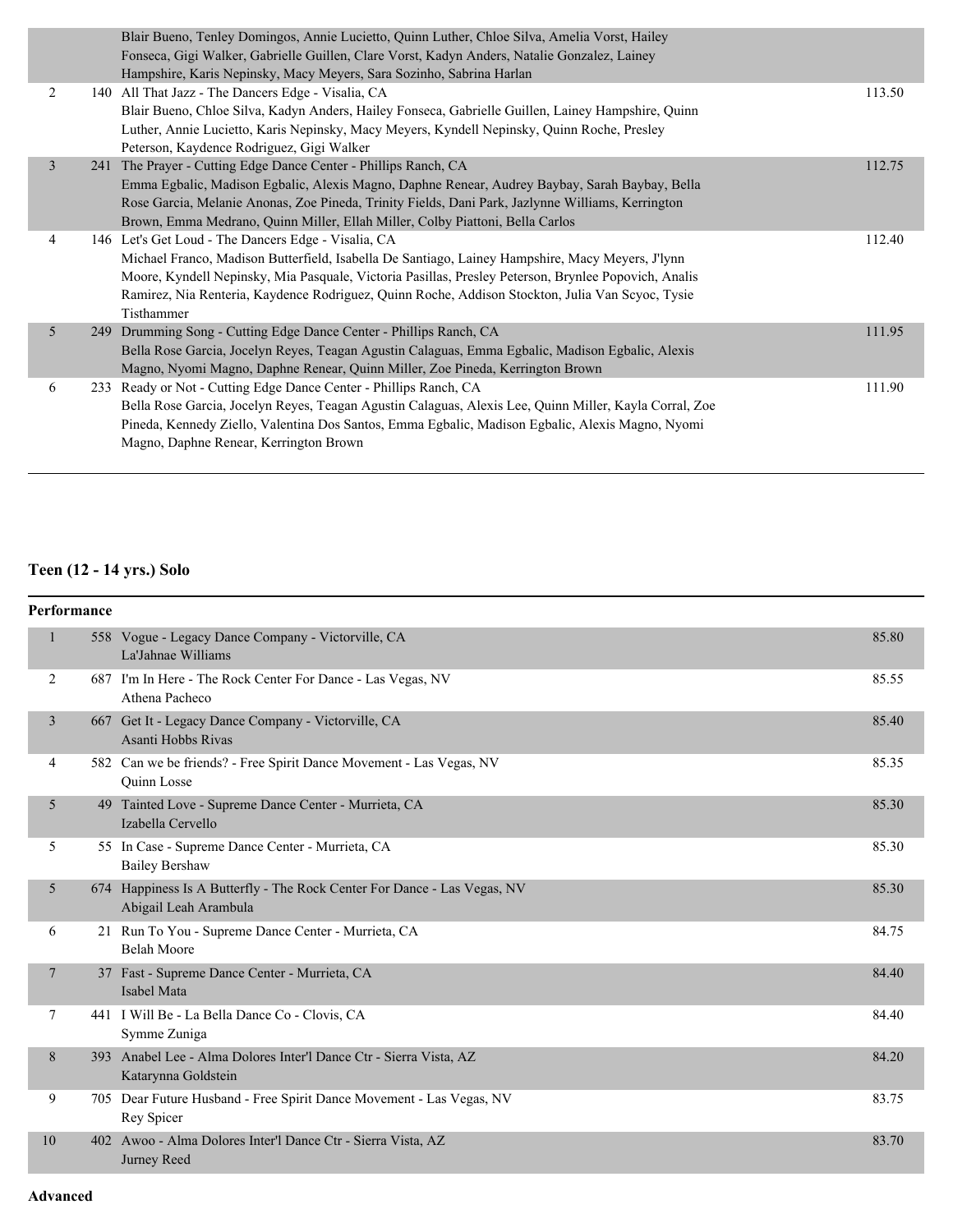| 1              |     | 286 Cellophane - Cutting Edge Dance Center - Phillips Ranch, CA<br>Madalyn Salazar        | 114.55 |
|----------------|-----|-------------------------------------------------------------------------------------------|--------|
| $\overline{2}$ |     | 316 With You - Cutting Edge Dance Center - Phillips Ranch, CA<br>Emerii Valenzuela        | 113.70 |
| $\overline{2}$ |     | 530 I'm Coming Out - Zoetic Movement - Rancho Cucamonga, CA<br>Marisa Ochoa               | 113.70 |
| 2              |     | 712 Optimist - The Base Dance Center - Las Vegas, NV<br>Sofia Martinez                    | 113.70 |
| $\mathfrak{Z}$ |     | 283 Turn Your Face - Cutting Edge Dance Center - Phillips Ranch, CA<br>Dani Park          | 113.60 |
| 3              |     | 417 Took The Night - Motion Dance Center - Barstow, CA<br>Jaeani Jackson                  | 113.60 |
| $\overline{4}$ |     | 284 Dream On - Cutting Edge Dance Center - Phillips Ranch, CA<br>Ellah Miller             | 113.55 |
| 5              |     | 317 Before You Go - Cutting Edge Dance Center - Phillips Ranch, CA<br>Leia Fung           | 113.45 |
| 5 <sup>5</sup> |     | 411 Lonely - Motion Dance Center - Barstow, CA<br>Aryana Chavez                           | 113.45 |
| 6              |     | 296 Send in the Clowns - Cutting Edge Dance Center - Phillips Ranch, CA<br>Colby Piattoni | 113.35 |
| 6              |     | 325 Blackout - Cutting Edge Dance Center - Phillips Ranch, CA<br>Selah Perkins            | 113.35 |
| 7              |     | 320 Thinking - Cutting Edge Dance Center - Phillips Ranch, CA<br>Rylee Morrison           | 113.30 |
| 7              |     | 440 Say My Name - La Bella Dance Co - Clovis, CA<br>Mia Gutierrez                         | 113.30 |
| 8              |     | 315 Don't Watch me Cry - Cutting Edge Dance Center - Phillips Ranch, CA<br>Danika Thakkar | 113.20 |
| 9              |     | 442 Still - La Bella Dance Co - Clovis, CA<br>Rilee Nelson                                | 113.15 |
| 10             |     | 432 Blank Page - La Bella Dance Co - Clovis, CA<br>Jaclyn Dauer                           | 113.10 |
| Competitive    |     |                                                                                           |        |
| 1              |     | 109 Smile - The Dancers Edge - Visalia, CA<br>Natalie Gonzalez                            | 87.70  |
| 2              |     | 100 Another Level - The Dancers Edge - Visalia, CA<br>Kadyn Anders                        | 87.65  |
| $\mathfrak{Z}$ |     | 125 This Moment - The Dancers Edge - Visalia, CA<br>Gigi Walker                           | 87.55  |
| 4              |     | 124 Wicked Game - The Dancers Edge - Visalia, CA<br>Clare Vorst                           | 87.50  |
| 5              |     | 112 Wisdom Cries - The Dancers Edge - Visalia, CA<br>Sabrina Harlan                       | 87.45  |
| 6              |     | 110 Bound to You - The Dancers Edge - Visalia, CA<br>Gabrielle Guillen                    | 87.40  |
| 7              |     | 108 You Don't love me anymore - The Dancers Edge - Visalia, CA<br>Michaela Franco         | 87.35  |
| 8              |     | 359 Jealous of the Angels - Rise Up Dance Company - Albuq, NM<br>Minnie Fauteck           | 87.15  |
| 9              | 111 | Stay - The Dancers Edge - Visalia, CA<br>Lainey Hampshire                                 | 87.10  |
| 9              |     | 449 Allegiance - La Bella Dance Co - Clovis, CA<br>Airean Raguindin                       | 87.10  |
| 10             |     | 600 Ice - Las Vegas Danceworkz - Las Vegas, NV                                            | 87.00  |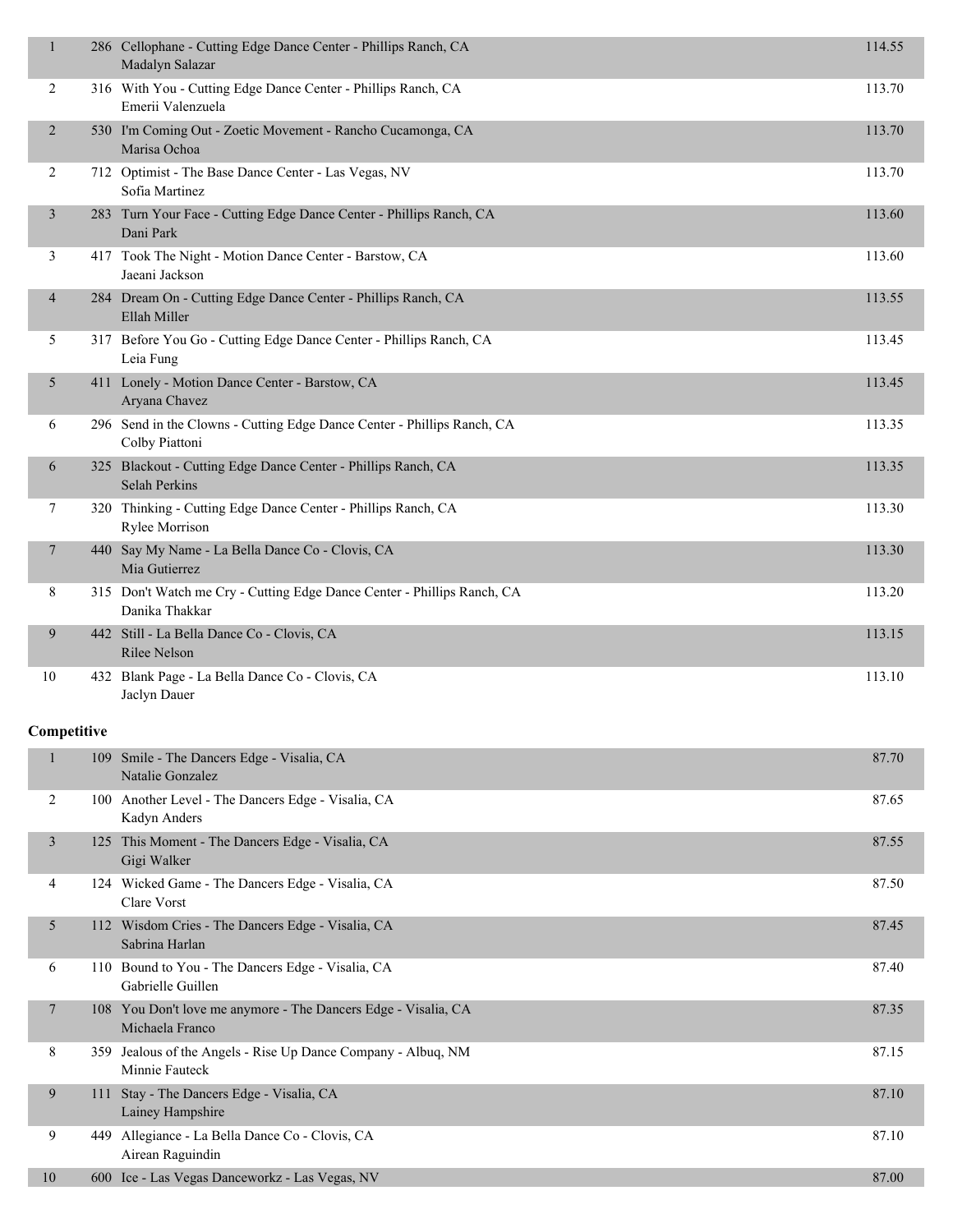# **Teen (12 - 14 yrs.) Duet/Trio**

|                | Performance     |                                                                                                                             |        |
|----------------|-----------------|-----------------------------------------------------------------------------------------------------------------------------|--------|
| $\mathbf{1}$   |                 | 388 Sour Candy - Alma Dolores Inter'l Dance Ctr - Sierra Vista, AZ<br>Sasha Brownson, Keyla Martinez                        | 112.50 |
| 2              |                 | 179 Friend Like Me - Front and Center Dance Studio - Redding, CA<br>Aubriana Crain, Michael Grubaugh                        | 111.70 |
| 3              |                 | 401 Hot Chocolate - Alma Dolores Inter'l Dance Ctr - Sierra Vista, AZ<br>Jurney Reed, Roslyn Rodriguez                      | 111.65 |
| 4              |                 | 385 Tainted Love - Alma Dolores Inter'l Dance Ctr - Sierra Vista, AZ<br>Kamryn Gerow, Akea Tinnell, Marisela Parra          | 111.20 |
|                | <b>Advanced</b> |                                                                                                                             |        |
| $\mathbf{1}$   |                 | 272 Medicine - Cutting Edge Dance Center - Phillips Ranch, CA<br>Mikayla McNamara, Jacqui Tarui                             | 86.05  |
| 2              |                 | 273 Don't Miss You - Cutting Edge Dance Center - Phillips Ranch, CA<br>Emerii Valenzuela, Ellah Miller, Rylee Morrison      | 85.85  |
| $\mathfrak{Z}$ |                 | 452 There For You - La Bella Dance Co - Clovis, CA<br>Peyton Havens, Kennedy Vincent-Walker                                 | 85.20  |
| 4              |                 | 271 Hold on to Me - Cutting Edge Dance Center - Phillips Ranch, CA<br>Isabel Gallardo, Danika Thakkar                       | 85.10  |
| 5              |                 | 517 No Time to Die - Expressions Danceacademy - El Paso, TX<br>Jadyn Wright, Emma Chagoyan                                  | 84.55  |
|                | Competitive     |                                                                                                                             |        |
| $\mathbf{1}$   |                 | 613 Creep - Las Vegas Danceworkz - Las Vegas, NV<br>Sophia Baca, Kylie Baca                                                 | 87.30  |
| 2              |                 | 529 Circles - Zoetic Movement - Rancho Cucamonga, CA<br>Marisa Ochoa, Alissa Arimoto                                        | 87.05  |
| $\mathfrak{Z}$ |                 | 594 Investigators - Las Vegas Danceworkz - Las Vegas, NV<br>Ann Vu, Chloe Sheff, Hailey Wells                               | 86.95  |
| 4              |                 | 528 Mother's Prayer - Zoetic Movement - Rancho Cucamonga, CA<br>Adele Monge, Victoria Carrillo, Alissa Arimoto              | 86.85  |
| 5              |                 | 194 Recovering - The Element Dance Center - La Mesa, CA<br>Madison O'Donovan, Natalie Miragliotta                           | 86.15  |
| 6              |                 | 721 Kickin' It - VZ Dance Studios - Las Vegas, NV<br>Giselle Aguilar, Ebony Iliana De La Cruz                               | 85.35  |
| 7              |                 | 182 Dear Future Husband - Front and Center Dance Studio - Redding, CA<br>Anastasia Hartman, Emma Hendrix, Parker Sarcinella | 85.00  |
| 8              |                 | 475 Red and the Wolf - Front and Center Dance Studio - Redding, CA<br>Emma Hendrix, Anastasia Hartman                       | 84.85  |

# **Teen (12 - 14 yrs.) Small**

#### **Performance**

|  | 330 Google Me - Legacy Dance Company - Victorville, CA                                              | 113.15 |
|--|-----------------------------------------------------------------------------------------------------|--------|
|  | Riley Leslie, Samantha Chen, Ellice Tompkins, Aniah Perry                                           |        |
|  | 329 Legendary Future - Legacy Dance Company - Victorville, CA                                       | 112.85 |
|  | Samantha Chen, Jahmiel Freeman, Asanti Hobbs Rivas, Aniah Perry, JaeLynn Scott, Emagine Stallworth, |        |
|  | Jazleen Villalva, Za'Riyah Williams, Taylor Zuniga                                                  |        |
|  | 460 Love Me or Leave Me - La Bella Dance Co - Clovis, CA                                            | 111.95 |
|  |                                                                                                     |        |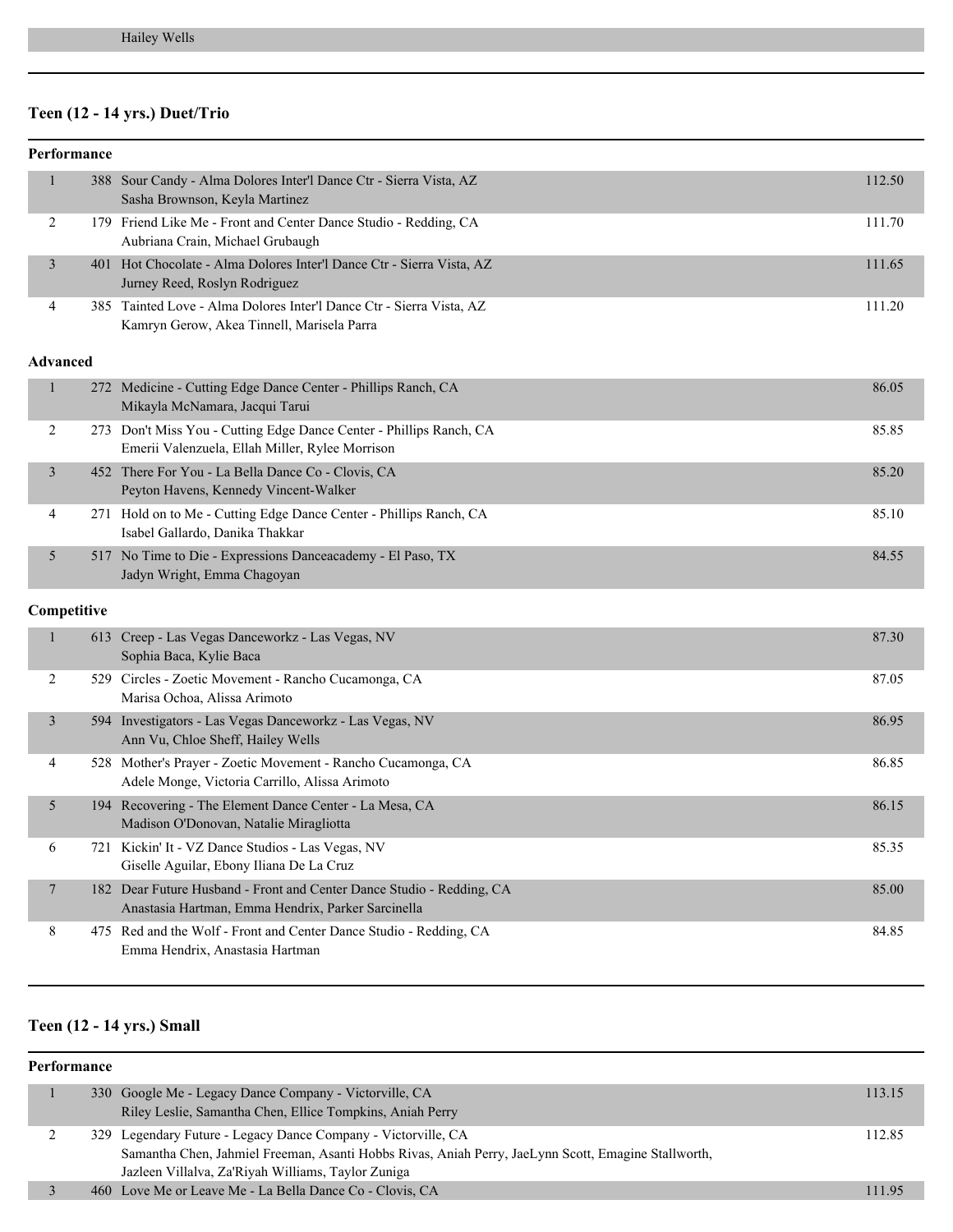|                | Kennedy Johnson, Lauren Alvarez, Teresa Rangel, Alyssa Garcia, Emma Scholz, Ariana Pallotta                                                                                                 |        |
|----------------|---------------------------------------------------------------------------------------------------------------------------------------------------------------------------------------------|--------|
| 4              | 486 For the Ones We Lost - Revolution Dance Company - Oxnard, CA<br>Gabbie Venegas, Isabella Lauderbaugh, Jillien Poehler, Josslyn DeShan, Lillie Medina, Makayla Hill,<br>Paisley Reynolds | 111.85 |
| $\overline{4}$ | 487 Try - Revolution Dance Company - Oxnard, CA<br>Isabella Lauderbaugh, Jillien Poehler, Josslyn DeShan, Lillie Medina, Makayla Hill, Paisley Reynolds,<br>Gabbie Venegas                  | 111.85 |
| 5.             | 464 Breaking Dishes - La Bella Dance Co - Clovis, CA<br>Victoria Aguirre, Alexis Glasco, Kennedy Johnson, Ariana Pallotta, Teresa Rangel, Emma Scholz                                       | 111.75 |
| 6              | 366 Pray - Alma Dolores Inter'l Dance Ctr - Sierra Vista, AZ<br>Katarynna Goldstein, Emma Romero, Lakshmi Garcia, Alex Richardson, Makaila Cruz                                             | 111.60 |
|                | 378 Riverdance Mix - Alma Dolores Inter'l Dance Ctr - Sierra Vista, AZ<br>Katarynna Goldstein, Vera Johnson, Jamie Benton, Alex Richardson, Julia Muckey                                    | 111.50 |
| 8              | 623 Banji - Revolution Dance Company - Oxnard, CA<br>Jillien Poehler, Josslyn DeShan, Lillie Medina, Paisley Reynolds                                                                       | 111.40 |

#### **Advanced**

| $\mathbf{1}$    | 151 My Funny Valentine - The Dancers Edge - Visalia, CA<br>Hailey Fonseca, Karis Nepinsky, Macy Meyers, Presley Peterson, Lilyanah Ribeiro, Sara Sozinho,<br>Victoria Pasillas, Jaycee Silva, Nadia Mejia                   | 115.00 |
|-----------------|-----------------------------------------------------------------------------------------------------------------------------------------------------------------------------------------------------------------------------|--------|
| 2               | 145 Why Don't You Want Me - The Dancers Edge - Visalia, CA<br>Marissa Anaya, Nadia Mejia, Alex Roche, Aleena Villarreal, Victoria Pasillas, Madison Butterfield,<br>Isabella De Santiago, Julia Van Scyoc, Lilyanah Ribeiro | 114.30 |
| $\overline{2}$  | 148 I'm Dat Chick - The Dancers Edge - Visalia, CA<br>Madison Butterfield, Isabella De Santiago, Hailey Fonseca, J'lynn Moore, Macy Meyers, Karis Nepinsky,<br>Lilyanah Ribeiro, Alex Roche, Aleena Villarreal              | 114.30 |
| 3               | 416 Sevenfold - Motion Dance Center - Barstow, CA<br>Anabelle Williams, Aryana Chavez, Bianca Bubion, Isabella Reyes, Isabella Verdugo, Jaeani Jackson,<br><b>Madalyn Briones</b>                                           | 114.05 |
| $\overline{4}$  | 259 Can't Hold Us - Cutting Edge Dance Center - Phillips Ranch, CA<br>Alyssa Alvarado, Arianna Alvarado, Malia Avery, Rylee Morrison, Selah Perkins, Jacqui Tarui                                                           | 113.55 |
| 4               | 415 Purple Hat - Motion Dance Center - Barstow, CA<br>Madalyn Briones, Aryana Chavez, Jaeani Jackson, Anabelle Williams, Bianca Bubion, Isabella Verdugo                                                                    | 113.55 |
| 5               | 461 I Don't Like To Show Off - La Bella Dance Co - Clovis, CA<br>Ariel Torres, Kennedy Vincent-Walker, Mia Gutierrez, Mia Garcia, Symme Zuniga                                                                              | 113.50 |
| 6               | 659 Girls Just Wanna Dance - Synergy Dance - Las Vegas, NV<br>Isabella Dominguez, Anya Hooser, Leilani Kim-Manning, Trystan Sierra                                                                                          | 113.40 |
| $7\phantom{.0}$ | 237 Bills - Cutting Edge Dance Center - Phillips Ranch, CA<br>Audrey Baybay, Sarah Baybay, Colby Piattoni, Dani Park, Melanie Anonas                                                                                        | 113.20 |
| 8               | 410 Falling Up - Motion Dance Center - Barstow, CA<br>Bianca Bubion, Madalyn Briones, Aryana Chavez, Addyson Diaz, Anabelle Williams, Kristen Esposito                                                                      | 113.00 |
| 9               | 457 Ill Never - La Bella Dance Co - Clovis, CA<br>Ariel Torres, Kennedy Vincent-Walker, Makayla Flores, Mia Garcia, Rilee Nelson, Symme Zuniga,<br>Serafina Montanez, Xochitl Briseno                                       | 112.75 |
| 9               | 519 Teen A - H2A Dance Team - Chula Vista, CA<br>Faith Kalasho, Jisselle Ciprian, Piper Stravers, Roxanne Langevin, Isabella Smith                                                                                          | 112.75 |
| 10              | 389 Workin' Day and Night - Alma Dolores Inter'l Dance Ctr - Sierra Vista, AZ<br>Sasha Brownson, Ileanna Duncan, Katarynna Goldstein, Allyssa Martin, Keyla Martinez, Giselle Dennis,<br>Roslyn Rodriguez, Natalie Thomas   | 112.45 |

|  | 136 Spell on You - The Dancers Edge - Visalia, CA                                                   | 117.15 |
|--|-----------------------------------------------------------------------------------------------------|--------|
|  | Natalie Gonzalez, Michaela Franco, Clare Vorst, Gigi Walker, Campbell Crites, Bryann Block, Kaeli   |        |
|  | Tripp, Layne Harris                                                                                 |        |
|  | 135 Like You Used to - The Dancers Edge - Visalia, CA                                               | 116.35 |
|  | Gigi Walker, Michaela Franco, Natalie Gonzalez, Clare Vorst, Gabrielle Guillen, Bryann Block, Layne |        |
|  | Harris, Campbell Crites, Kaeli Tripp                                                                |        |
|  | 608 Rollin' - Las Vegas Danceworkz - Las Vegas, NV                                                  | 115.70 |
|  | Lia Maidany, Kaitlyn Martin, Hailey Wells, Chloe Sheff, Ann Vu                                      |        |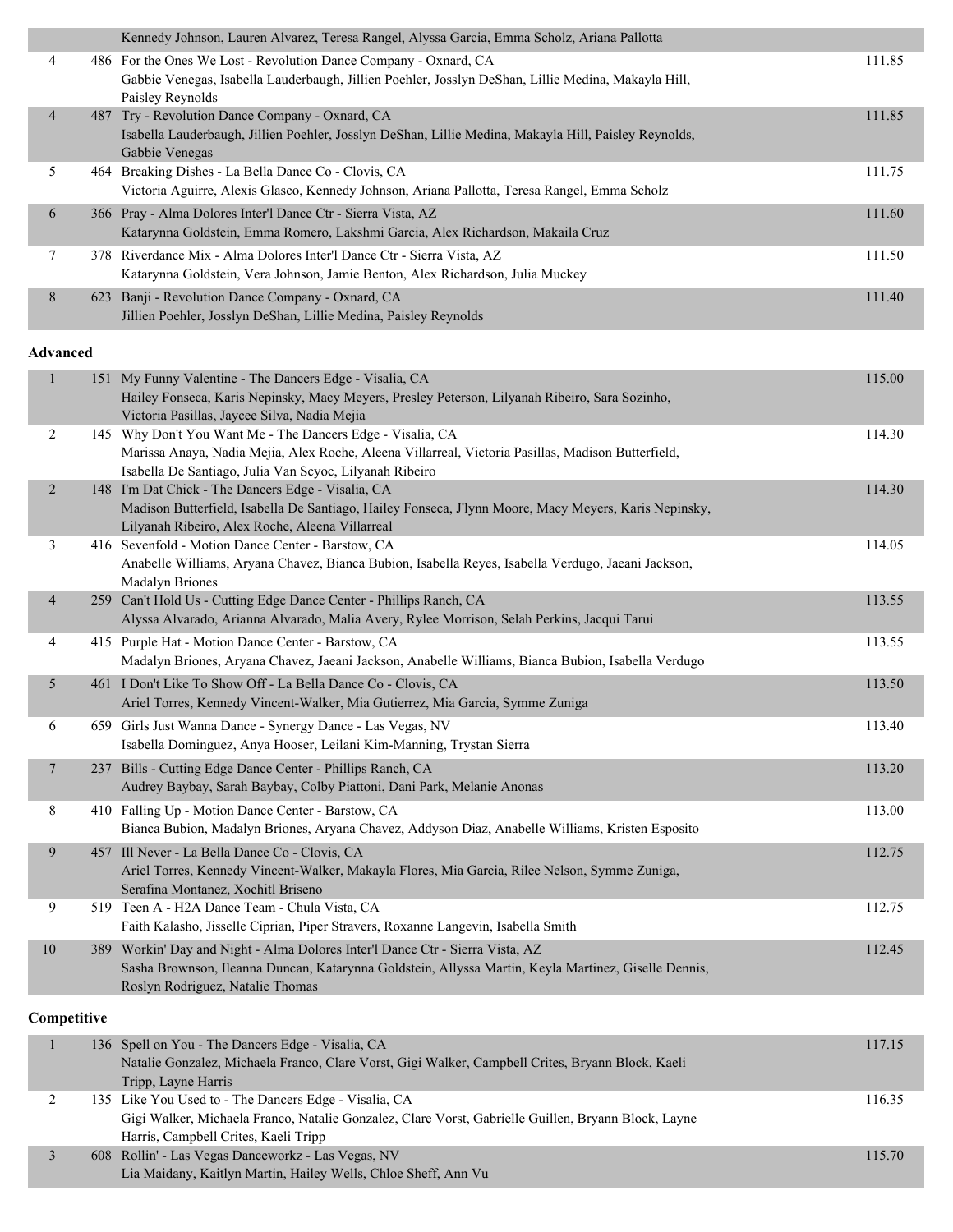| 4              | 609 Ladiez - Las Vegas Danceworkz - Las Vegas, NV<br>Ann Vu, Chloe Sheff, Dayana Barnett, Hailey Wells, Kylie Baca, Kaitlyn Martin                                                                                | 115.35 |
|----------------|-------------------------------------------------------------------------------------------------------------------------------------------------------------------------------------------------------------------|--------|
| 5              | 605 Will you Fight - Las Vegas Danceworkz - Las Vegas, NV<br>Makenna Leavitt, Lia Maidany, Kim Vu, Kaitlyn Martin, Kylie Baca, Hailey Wells, Dayana Barnett,<br>Chloe Sheff, Ann Vu                               | 115.10 |
| 6              | 358 Half Light - Rise Up Dance Company - Albuq, NM<br>Phoenix Santella, Parker Fauteck, Minnie Fauteck, Analycia Garcia                                                                                           | 115.05 |
| $\overline{7}$ | 607 Comin' In Hot - Las Vegas Danceworkz - Las Vegas, NV<br>Kylie Baca, Hailey Wells, Dayana Barnett, Chloe Sheff, Ann Vu, Kaitlyn Martin, Lia Maidany                                                            | 114.85 |
| 8              | 340 Torn - Rise Up Dance Company - Albuq, NM<br>Minnie Fauteck, Parker Fauteck, Analycia Garcia, Ashlee Juarez, Phoenix Santella, Cammy Villalobos                                                                | 114.75 |
| 8              | 471 Hustlin - La Bella Dance Co - Clovis, CA<br>Makayla Flores, Rilee Nelson, Cassandra Orona, Airean Raguindin, Taylor Simmons, Ariel Torres, Mia<br>Garcia, Mia Gutierrez, Kennedy Vincent-Walker               | 114.75 |
| 9              | 245 You Matter - Cutting Edge Dance Center - Phillips Ranch, CA<br>Caylin Anonas, Sofia Perez, Ellah Miller, Mikayla McNamara, Malia Avery, Colby Piattoni, Arianna<br>Alvarado, Alyssa Alvarado, Madalyn Salazar | 114.40 |
| 9              | 339 Ending - Rise Up Dance Company - Albuq, NM<br>Tristyn Baca, Nikole Lobato, Iyesha Sanchez, Briannah Sena, Ashlee Juarez, Analycia Garcia                                                                      | 114.40 |
| 10             | 456 Time - La Bella Dance Co - Clovis, CA<br>Makayla Flores, Rilee Nelson, Ariel Torres, Mia Garcia, Mia Gutierrez, Airean Raguindin, Cassandra<br>Orona                                                          | 114.10 |

#### **Teen (12 - 14 yrs.) Large**

## **Performance** 1 469 Here comes the Boom - La Bella Dance Co - Clovis, CA 112.50 Elizabeth Vara, Ariana Pallotta, Alexis Glasco, Victoria Aguirre, Destiny Velasquez, Kennedy Johnson, Lauren Alvarez, Teresa Rangel, Emma Scholz, Alyssa Garcia **Advanced** 1 27 Breezy - Supreme Dance Center - Murrieta, CA 114.75 Summer Tietze, Madelyn Chavira, Giuliana Cordeiro, Symphony Agundez, Ava Guerrero, Jasmin Jaimes, Kennedy Kruzick, Taylor Loyd, Annalisa Reyna, Melissa Sanchez, Jules Tracy, Elizabeth Wade, Isabel Arciniega, Izabella Cervello, Sydnie Jefferson, Belah Moore, Mayte Ramirez, Kera Thein 2 143 Burlesque - The Dancers Edge - Visalia, CA 114.15 Jaycee Silva, Kamrynn Wales, Peyton Javaux-Dynge, Tava Verissimo, Jasmine Gomez, Julia Van Scyoc, Jillian Craycraft, Isabella Davis, Patti Schotanus, Tysie Tisthammer, Precious Aguinaldo, Kayla Navison, Analis Ramirez, Lilly Valdez, Marissa Anaya, Soleil Soto, Payton Young 3 141 Lost Without You - The Dancers Edge - Visalia, CA 113.85 Jaycee Silva, Kamrynn Wales, Jasmine Gomez, Julia Van Scyoc, Peyton Javaux-Dynge, Tava Verissimo, Jillian Craycraft, Isabella Davis, Patti Schotanus, Tysie Tisthammer, Marissa Anaya, Soleil Soto, Payton Young, Precious Aguinaldo, Kayla Navison, Analis Ramirez, Lilly Valdez 4 365 Men In Black - Alma Dolores Inter'l Dance Ctr - Sierra Vista, AZ 112.35 Ileanna Duncan, Keyla Martinez, Sasha Brownson, Kamryn Gerow, Brooke Leistikow, Akea Tinnell, Autumn Mitchell, Marisela Parra, Emma Romero, Roslyn Rodriguez, Natalie Thomas, Alissandra Abrigo, Abigail Lopez 5 495 Rockin' Lake - Expressions Danceacademy - El Paso, TX 111.70 Mariana Gonzalez, Hailey Chavez, Emma Chagoyan, Mariafernanda Reyes, Daffne Escobar, Sofia Cuomo, Jadyn Wright, Paulina Lucero, Pamela Soto, Andrea Anchondo, Kailey Apodaca, Ximena Galarza, Jesus Perez, Emma Alvidrez **Competitive** 1 130 Undream - The Dancers Edge - Visalia, CA 118.30

## Gigi Walker, Delainee Fernandes, Hailey Fonseca, Isis Stricklind, Madison Andrade, Michaela Franco, Natalie Gonzalez, Clare Vorst, Sara Sozinho, Kadyn Anders, Gabrielle Guillen, Lainey Hampshire, Sabrina Harlan, Karis Nepinsky, Bryann Block, Campbell Crites, Tegan Horton, Kaeli Tripp, Macy Meyers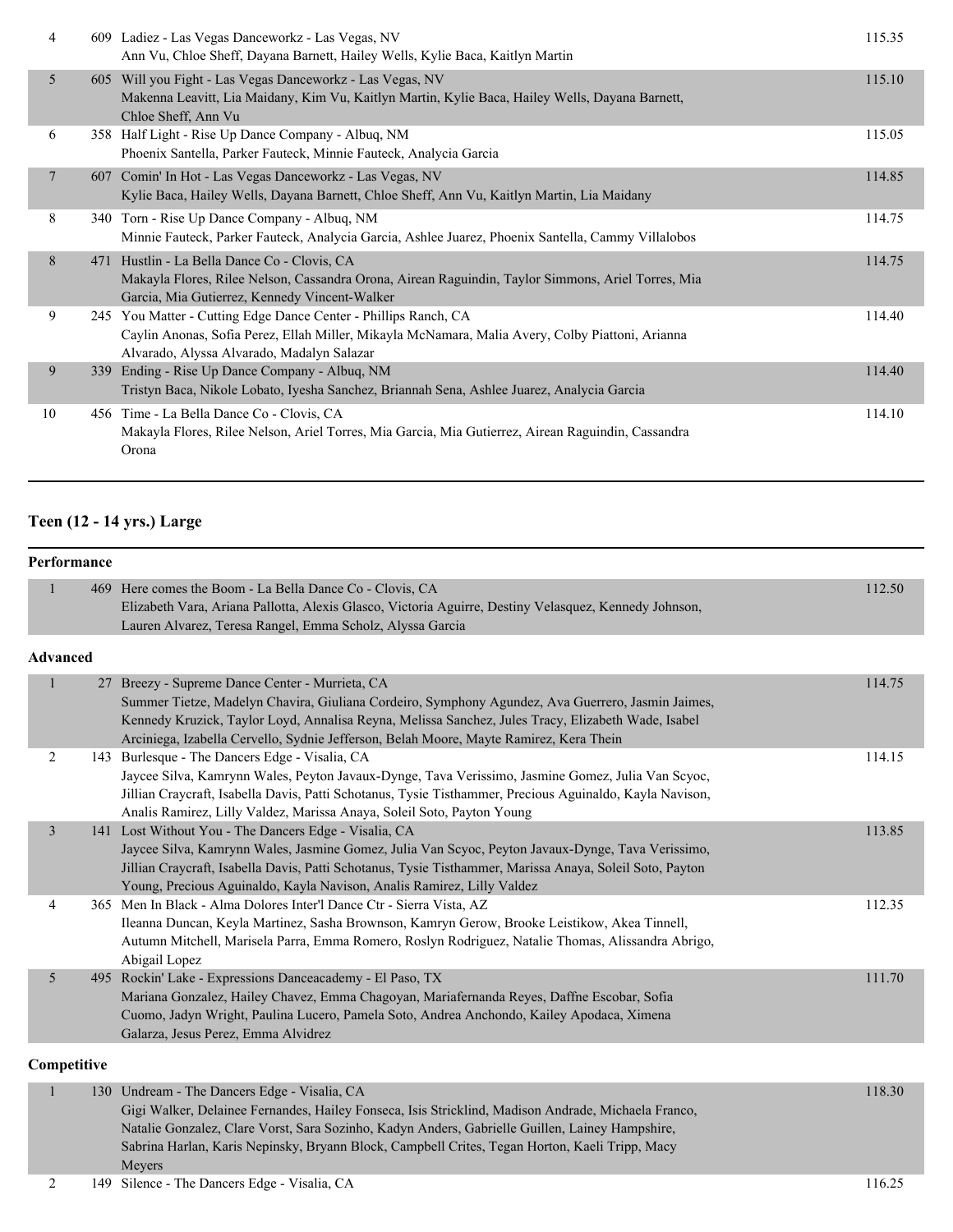|                | Tegan Horton, Sabrina Harlan, Nadia Mejia, Makayla Bullock, Madison Andrade, Jaycee Silva, Isis<br>Stricklind, Delainee Fernandes, Aleena Villarreal, Sara Sozinho, Macy Meyers, Lilyanah Ribeiro, Lainey<br>Hampshire, Karis Nepinsky, Kadyn Anders, Isabella De Santiago, Hailey Fonseca, Madison Butterfield                                                                      |        |
|----------------|--------------------------------------------------------------------------------------------------------------------------------------------------------------------------------------------------------------------------------------------------------------------------------------------------------------------------------------------------------------------------------------|--------|
| $\mathfrak{Z}$ | 144 Say it Like That - The Dancers Edge - Visalia, CA<br>Gigi Walker, Madison Andrade, Michaela Franco, Clare Vorst, Isis Stricklind, Makayla Bullock, Hailey<br>Fonseca, Gabrielle Guillen, Lilyanah Ribeiro, Bryann Block, Campbell Crites, Kaeli Tripp                                                                                                                            | 115.85 |
| 3              | 606 I've Got Love - Las Vegas Danceworkz - Las Vegas, NV<br>Kylie Baca, Hailey Wells, Dayana Barnett, Chloe Sheff, Ann Vu, Sophia Baca, Piper Wells, Jayla Emelo,<br>Kaitlyn Martin, Kim Vu, Lia Maidany, Makenna Leavitt                                                                                                                                                            | 115.85 |
| $\overline{4}$ | 147 Freakum Dress - The Dancers Edge - Visalia, CA<br>Tegan Horton, Nadia Mejia, Marissa Anaya, Makayla Bullock, Madison Andrade, Kayla Navison, Isis<br>Stricklind, Delainee Fernandes, Alex Roche, Aleena Villarreal, Kadyn Anders, Isabella De Santiago,<br>Lilyanah Ribeiro, Madison Butterfield, Macy Meyers, J'lynn Moore, Presley Peterson, Tysie Tisthammer,<br>Sara Sozinho | 115.40 |
| 4              | 470 Collective - La Bella Dance Co - Clovis, CA<br>Makayla Flores, Rilee Nelson, Cassandra Orona, Airean Raguindin, Taylor Simmons, Ariel Torres, Mia<br>Garcia, Mia Gutierrez, Doretta McCully, Serafina Montanez, Kennedy Vincent-Walker                                                                                                                                           | 115.40 |
| 5              | 611 Good Vibration - Las Vegas Danceworkz - Las Vegas, NV<br>Kylie Baca, Chloe Sheff, Ann Vu, Dayana Barnett, Hailey Wells, Kaitlyn Martin, Kim Vu, Lia Maidany,<br>Makenna Leavitt, Piper Wells, Sophia Baca                                                                                                                                                                        | 115.25 |
| 6              | 257 New Level - Cutting Edge Dance Center - Phillips Ranch, CA<br>Melanie Anonas, Kailey Navalta, Emerii Valenzuela, Rylee Morrison, Jacqui Tarui, Princeton Fletcher,<br>Selah Perkins, Madalyn Salazar, Vanessa Martinez, Malia Avery, Trinity Fields, Dani Park, Nyala<br>Lawson, Jazlynne Williams, Jade Chustz                                                                  | 115.15 |
| $\overline{7}$ | 250 Above the Clouds - Cutting Edge Dance Center - Phillips Ranch, CA<br>Audrey Baybay, Sarah Baybay, Bella Rose Garcia, Mikayla McNamara, Jaden Houdashelt, Alexis Magno,<br>Jacqui Tarui, Isabel Gallardo, Dani Park, Anthea Deita, Ellah Miller, Colby Piattoni, Danika Thakkar,<br>Nyala Lawson, Bella Carlos, Kylie Cartwright                                                  | 115.10 |
| 8              | 244 Instead - Cutting Edge Dance Center - Phillips Ranch, CA<br>Leia Fung, Jacqui Tarui, Colby Piattoni, Selah Perkins, Danika Thakkar, Kaelyn Liao, Princeton Fletcher,<br>Isabel Gallardo, Rylee Morrison, Sharon Zheng                                                                                                                                                            | 115.05 |
| 9              | 235 Born to Do - Cutting Edge Dance Center - Phillips Ranch, CA<br>Morgan Renear, Princeton Fletcher, Mikayla McNamara, Colby Piattoni, Savannah West, Maggie Chen,<br>Leia Fung, Jacqui Tarui, Arianna Alvarado, Alyssa Alvarado, Danika Thakkar, Kaelyn Liao, Anthea<br>Deita, Ellah Miller, Emerii Valenzuela, Rylee Morrison, Emma Medrano, Dani Park, Jade Chustz               | 114.90 |
| 10             | 183 What's New At The Zoo - Front and Center Dance Studio - Redding, CA<br>Lily Sadler, Ashlynn Hockett, Parker Sarcinella, Ruby Amacker, Samantha Clark, Anastasia Hartman,<br>Josslynn Lifvendahl, Dylan Sadler, Aubriana Crain, Cordelia Evans, Alexis Fiscus, Illaria Fish, Xavier<br>Amacler                                                                                    | 113.10 |

# **Teen (12 - 14 yrs.) Super**

## **Performance**

|                 | 586 Rough riders - Queen D□z Dance - Dinuba, CA<br>Jeriah Gallegos, Nathalie Cerda, Miranda Salamonca, Destinee Zaragoza, Paula Moreno, Katelyn<br>Ledbetter, Vanessa Zaragoza, Melisa Ososario, Maliyah Williams, Emily Moreno, Arielle Juarez, Ximena<br>Zargoza, Peyton Taylor, Natalie Dirico, Mayah Garcilazo, Maleiyah Gutierrez, Madalynn Herrera, Luis<br>Cerda, Jaylynne Gallegos, Jayde Porras, Aria Lester, Annelise Barbosa, Amayah Lester   | 112.55 |
|-----------------|----------------------------------------------------------------------------------------------------------------------------------------------------------------------------------------------------------------------------------------------------------------------------------------------------------------------------------------------------------------------------------------------------------------------------------------------------------|--------|
| <b>Advanced</b> | 673 Pep Rally - The Rock Center For Dance - Las Vegas, NV<br>Ali Schultz, Katiya Kittell, Madeline Atkinson, Azalea Aceret, Sophia Rudy, Lola Farias, Alekzandria<br>Golenkov, Abigail Leah Arambula, Madison Baranowski, Athena Pacheco, Brooklyn Murrell, Sophia<br>Igne, Soleil Montes De Oca, Arianna Levy, Lily Whiddon, Sabrina Murphy, Eliseo Duque, Oliver<br>McCallum, Madalyn Montes De Oca, Brielle Borburough, Tia Polke                     | 112.55 |
|                 | 28 Party in the USA - Supreme Dance Center - Murrieta, CA<br>Julius Tracy, Emma Duran, Zoey McConnelee, Aubrey Chavira, Kenna Trombly, Kassandra Becerra,<br>Elizabeth Wade, Summer Tietze, Natalie Jaimes, Melissa Sanchez, Madelyn Chavira, Jules Tracy,<br>Izabella Cervello, Isabel Mata, Belah Moore, Bailey Bershaw, Layne Phillips, Jasmin Jaimes, Ava<br>Guerrero, Annalisa Reyna, Taylor Loyd, Symphony Agundez, Mayte Ramirez, Kennedy Kruzick | 114.15 |

## 2 332 Get on the Floor - Legacy Dance Company - Victorville, CA 114.00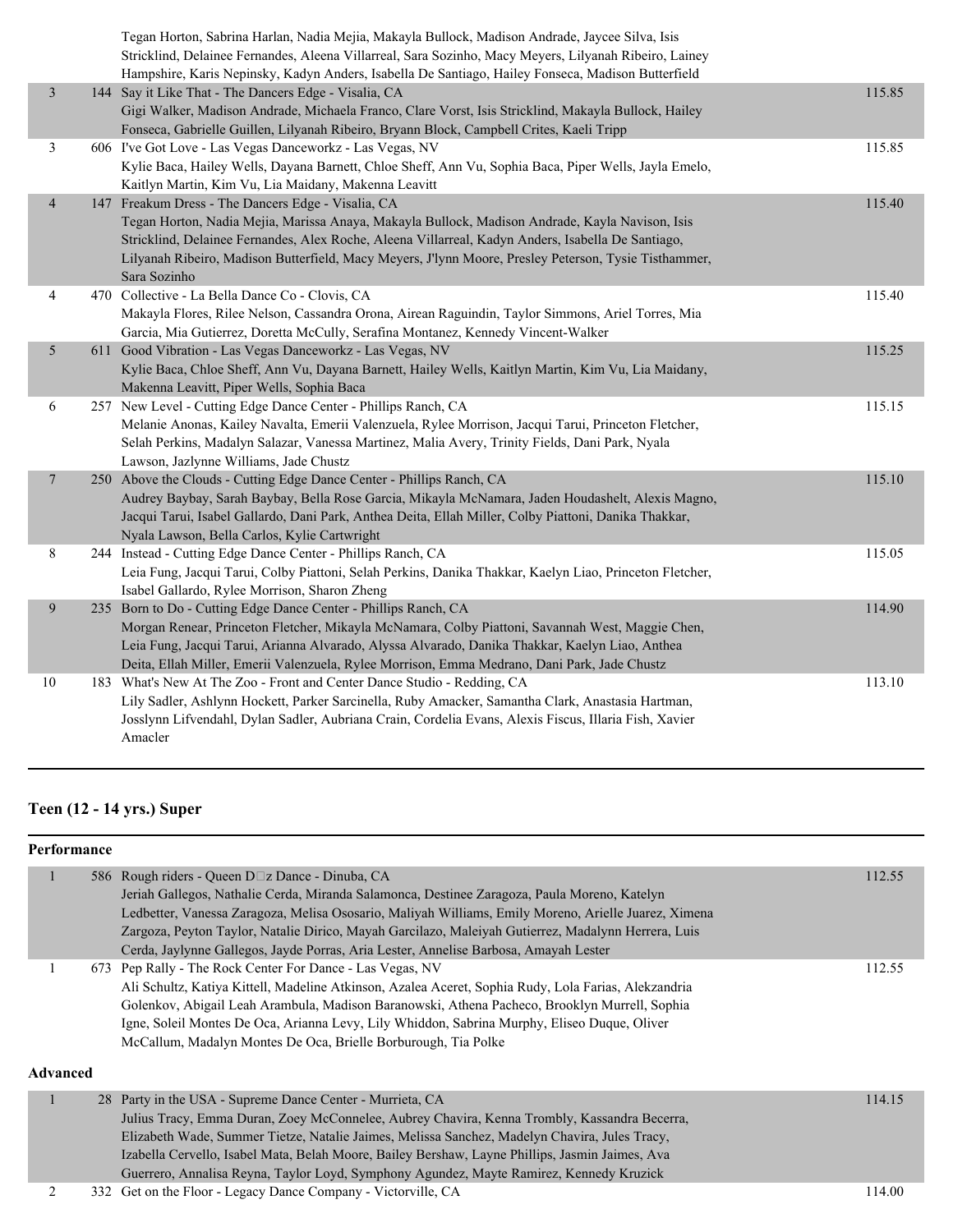Amani Thomas, Kaileah Mulipola, Mia Gonzalez, Camya Hurndon, Casey Harris, Jaydah Rocafort, Stella Torres, Syrena Weissberg, Za'Riyah Williams, Aniah Perry, Jazleen Villalva, JaeLynn Scott, Asanti Hobbs Rivas, Riley Leslie, Samantha Chen, Taylor Zuniga, Kailey Rey, Jahmiel Freeman, Emagine Stallworth, Ellice Tompkins

#### **Competitive**

| 62 Carrying The Banner - Front and Center Dance Studio - Redding, CA                                | 113.40 |
|-----------------------------------------------------------------------------------------------------|--------|
| Julia Novak, Emma Hendrix, Lily Sadler, Ashlynn Hockett, Parker Sarcinella, Ruby Amacker, Samantha  |        |
| Clark, Alyssa Duval, Anastasia Hartman, Isabella Kiernan, Josslynn Lifvendahl, Dylan Sadler, Xavier |        |
| Amacler, Aubriana Crain, Cordelia Evans, Alexis Fiscus, Lulu Fish, Illaria Fish, Michael Grubaugh,  |        |
| Adelyna Rodgers                                                                                     |        |
|                                                                                                     |        |

#### **Teen (12 - 14 yrs.) Production**

| Competitive |                                                                                                       |        |
|-------------|-------------------------------------------------------------------------------------------------------|--------|
|             | 472 Legendary - La Bella Dance Co - Clovis, CA                                                        | 116.85 |
|             | Makayla Flores, Diego Gonzalez, Rilee Nelson, Cassandra Orona, Airean Raguindin, Taylor Simmons,      |        |
|             | Ariel Torres, Doretta McCully, Serafina Montanez, Jamey Montiel, Alexis Muro, Ariana Pallotta, Teresa |        |
|             | Rangel, Kyley Reagan, Jaylee Ruiz, Alexiz Sanchez, Emma Scholz, Ciana Sellers, Ivanna Torosian,       |        |
|             | Madison Torres, Elizabeth Vara, Destiny Velasquez, Kennedy Vincent-Walker, Maci Williams, Alana       |        |
|             | Zarate, Symme Zuniga, Maci Dell, Brooke Kacerek, Kami Garcia, Rio Hennecke, Victoria Aguirre,         |        |
|             | Lauren Alvarez, Aylah Angulo, Xochitl Briseno, Nevaeya Caudillo, Kamari Chin, Peyton Cortez, Jaclyn   |        |
|             | Dauer, Maggie Dell, Alyssa Garcia, Mia Garcia, Brooklynn Georges, Alexis Glasco, Vanessa Gonzalez,    |        |
|             | Mia Gutierrez, Peyton Havens, Tayslee Healon, Taytum Healon, Mia Hennecke, Jewel Horne, Katelyn       |        |
|             | Houts, Kennedy Johnson                                                                                |        |
|             |                                                                                                       |        |

#### **Senior (15 - 19 yrs.) Solo**

|   | Performance |                                                                                               |       |
|---|-------------|-----------------------------------------------------------------------------------------------|-------|
|   |             | 48 Roman's Revenge - Supreme Dance Center - Murrieta, CA<br>Symphony Agundez                  | 85.85 |
| 2 |             | 36 Icon - Supreme Dance Center - Murrieta, CA<br>Taylor Loyd                                  | 85.35 |
| 3 |             | 337 Toxic - Legacy Dance Company - Victorville, CA<br>Taylor Zuniga                           | 85.30 |
| 4 |             | 398 Movement - Alma Dolores Inter'l Dance Ctr - Sierra Vista, AZ<br>Allyssa Martin            | 85.25 |
| 5 |             | 374 Rolling in the Deep - Alma Dolores Inter'l Dance Ctr - Sierra Vista, AZ<br>Ileanna Duncan | 85.20 |
| 6 |             | 376 I Dreamed A Dream - Alma Dolores Inter'l Dance Ctr - Sierra Vista, AZ<br>Natalie Thomas   | 85.05 |
| 6 | 381         | Moon Trance - Alma Dolores Inter'l Dance Ctr - Sierra Vista, AZ<br>Jamie Benton               | 85.05 |
| 7 |             | 396 Lose You to Love Me - Alma Dolores Inter'l Dance Ctr - Sierra Vista, AZ<br>Keyla Martinez | 85.00 |

#### **Advanced**

| 291 In the Dark - Cutting Edge Dance Center - Phillips Ranch, CA | 115.10 |
|------------------------------------------------------------------|--------|
| Malia Fung                                                       |        |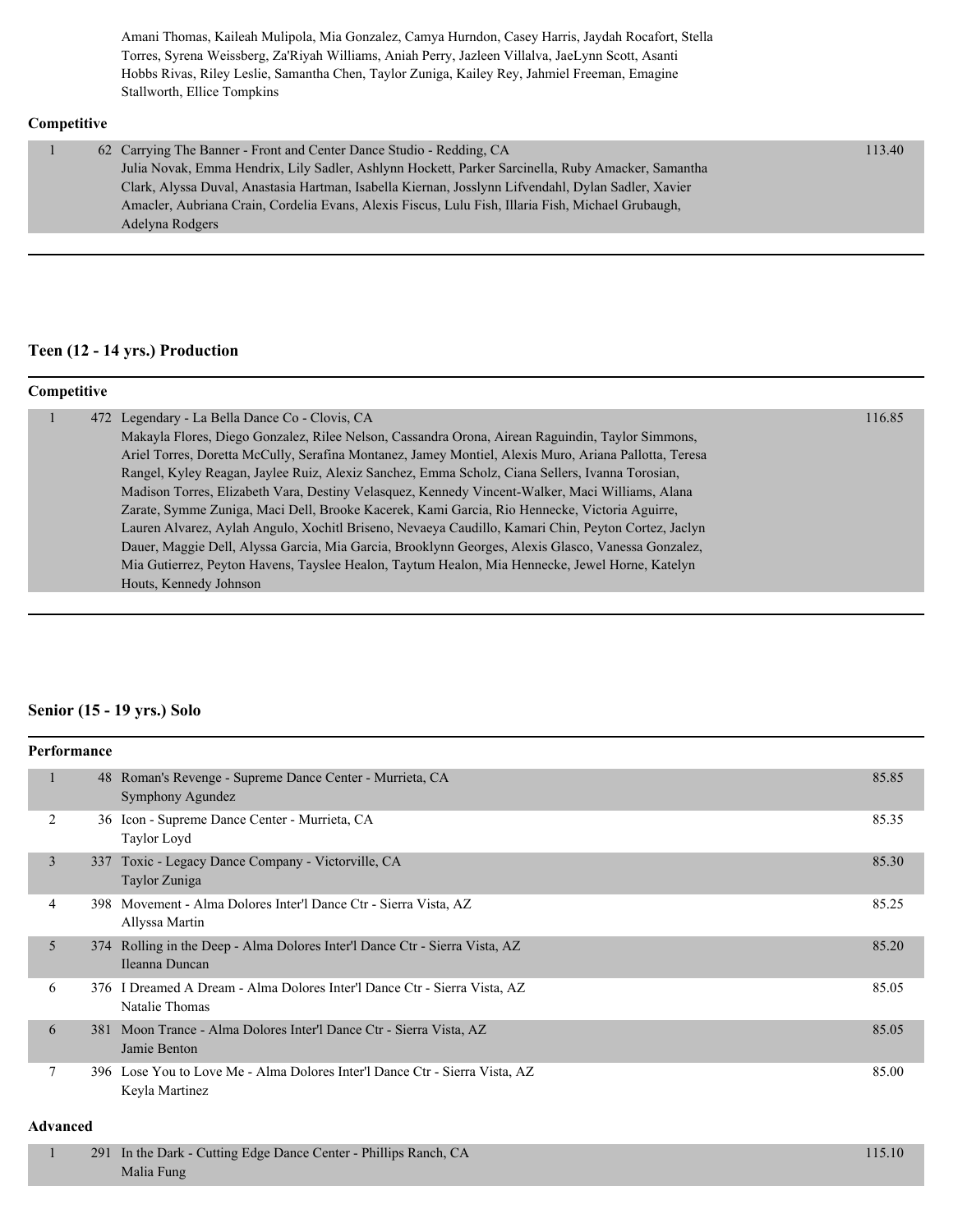| 3<br>Jealous - Cutting Edge Dance Center - Phillips Ranch, CA<br>297<br>Danielle Brown<br>638 Dream - Synergy Dance - Las Vegas, NV<br>4 | 114.90<br>114.80 |
|------------------------------------------------------------------------------------------------------------------------------------------|------------------|
|                                                                                                                                          |                  |
| Anya Hooser                                                                                                                              |                  |
| 19 My Prerogative - Supreme Dance Center - Murrieta, CA<br>5<br>Annalisa Reyna                                                           | 114.65           |
| 5<br>711 One O'Clock - The Base Dance Center - Las Vegas, NV<br>Raelyn Fernandez                                                         | 114.65           |
| One Time - Legacy Dance Company - Victorville, CA<br>6<br>335<br>Kailey Rey                                                              | 114.55           |
| 7<br>The Holy Snowy Plateau - Jin's Dance Studio - Diamond Bar, CA<br>473<br>He Zhu                                                      | 114.50           |
| 8<br>Everything - Cutting Edge Dance Center - Phillips Ranch, CA<br>321<br>Kylie Cartwright                                              | 114.35           |
| 9<br>Burlesque - Supreme Dance Center - Murrieta, CA<br>51<br>Ava Guerrero                                                               | 114.20           |
| 10<br>Unfortunate Souls - Cutting Edge Dance Center - Phillips Ranch, CA<br>288<br>Morgan Renear                                         | 114.00           |

| $\mathbf{1}$   |      | 105 Kissing You - The Dancers Edge - Visalia, CA<br><b>Campbell Crites</b>            | 88.30 |
|----------------|------|---------------------------------------------------------------------------------------|-------|
| $\overline{2}$ |      | 102 Paint it Black - The Dancers Edge - Visalia, CA<br>Bryann Block                   | 88.00 |
| 2              |      | 120 Song for You - The Dancers Edge - Visalia, CA<br>Isis Stricklind                  | 88.00 |
| 2              |      | 122 Amen - The Dancers Edge - Visalia, CA<br>Kaeli Tripp                              | 88.00 |
| $\overline{2}$ |      | 298 Song for You - Cutting Edge Dance Center - Phillips Ranch, CA<br>Miranda Kotero   | 88.00 |
| 3              |      | 115 The Only Fault - The Dancers Edge - Visalia, CA<br>Tegan Horton                   | 87.90 |
| $\overline{4}$ |      | 447 Sin in my Skin - La Bella Dance Co - Clovis, CA<br>Diego Gonzalez                 | 87.75 |
| 5              |      | 326 Clown - Cutting Edge Dance Center - Phillips Ranch, CA<br>Taylor Donahue          | 87.70 |
| 5              |      | 488 Orchestrating For A Funeral - Studio 702 Dance - Las Vegas, NV<br>Issa Robb       | 87.70 |
| 6              |      | 619 Twice - Las Vegas Danceworkz - Las Vegas, NV<br>Kaitlyn Martin                    | 87.65 |
| $\overline{7}$ |      | 533 Lost with out you - Zoetic Movement - Rancho Cucamonga, CA<br>Alissa Arimoto      | 87.55 |
| 8              |      | 113 Knife - The Dancers Edge - Visalia, CA<br>Layne Harris                            | 87.50 |
| 8              |      | 479 Wild Is The Wind - Studio 702 Dance - Las Vegas, NV<br>Isebella Karosy            | 87.50 |
| 9              |      | 327 Godspeed - Cutting Edge Dance Center - Phillips Ranch, CA<br><b>Sydney Thomas</b> | 87.45 |
| 10             |      | 323 Amen - Cutting Edge Dance Center - Phillips Ranch, CA<br>Sofia Perez              | 87.40 |
| 10             | 349. | Always Remember Us - Rise Up Dance Company - Albuq, NM<br><b>Emily Romansky</b>       | 87.40 |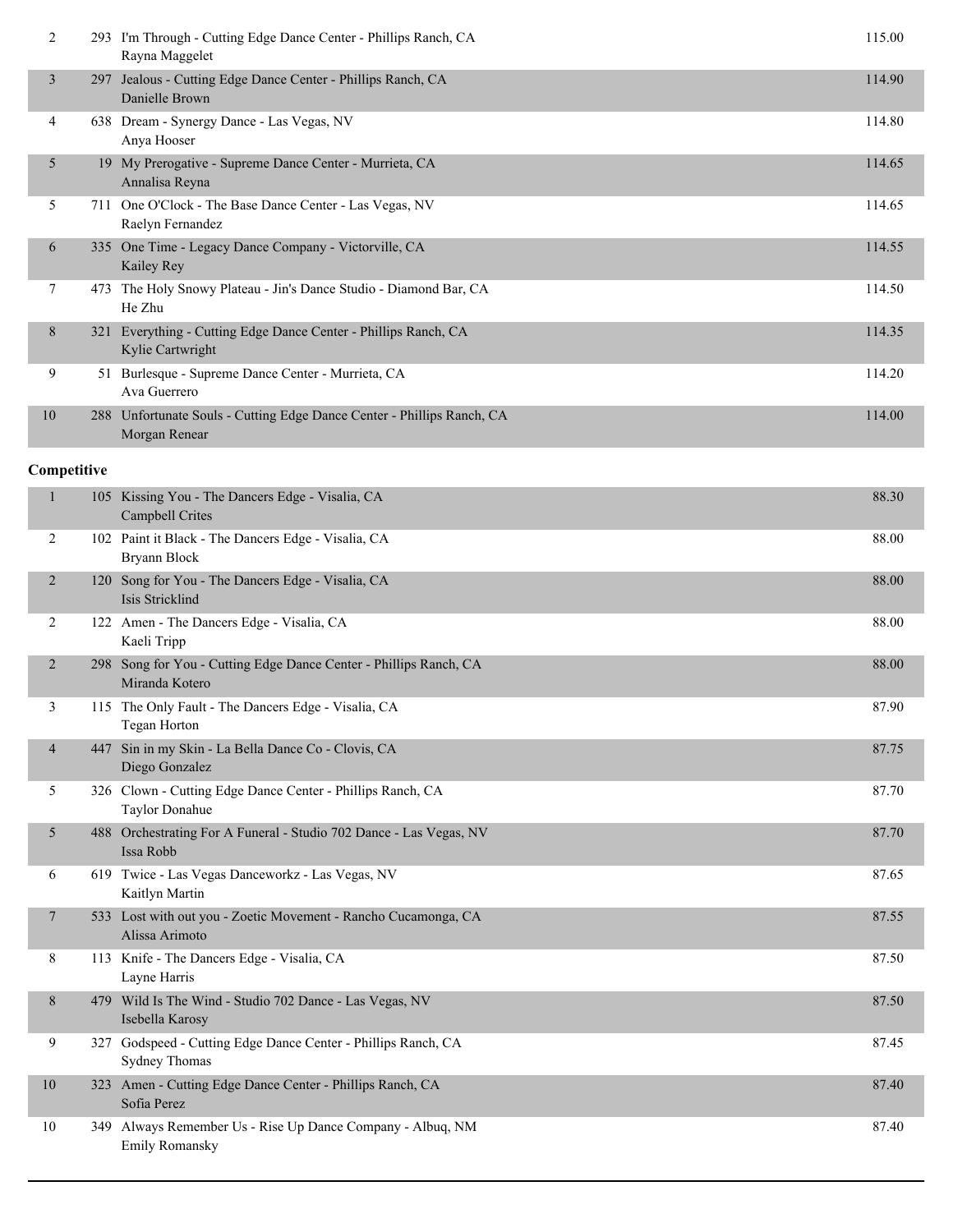# **Senior (15 - 19 yrs.) Duet/Trio**

|                          | Performance |                                                                                                            |       |
|--------------------------|-------------|------------------------------------------------------------------------------------------------------------|-------|
|                          |             | 668 Bounce - Legacy Dance Company - Victorville, CA<br>Emagine Stallworth, Jahmiel Freeman                 | 86.10 |
| <b>Advanced</b>          |             |                                                                                                            |       |
| $\mathbf{1}$             |             | 42 Best Friend - Supreme Dance Center - Murrieta, CA<br>Jasmin Jaimes, Ava Guerrero                        | 86.20 |
| 2                        |             | 46 Get Low - Supreme Dance Center - Murrieta, CA<br>Kennedy Kruzick, Annalisa Reyna                        | 86.10 |
| $\overline{2}$           |             | 644 Falling Apart - Synergy Dance - Las Vegas, NV<br>Anya Hooser, AnaGabriela Gaspar                       | 86.10 |
| 3                        |             | 500 You are the Reason - Expressions Danceacademy - El Paso, TX<br>Jesus Perez, Sofia Cuomo                | 85.95 |
| $\overline{\mathcal{A}}$ |             | 516 Skyfall - Expressions Danceacademy - El Paso, TX<br>Sofia Cuomo, Jesus Perez                           | 85.70 |
|                          | Competitive |                                                                                                            |       |
| 1                        |             | 617 Through - Las Vegas Danceworkz - Las Vegas, NV<br>Kaitlyn Martin, Lia Maidany                          | 87.30 |
| $\overline{2}$           |             | 357 Fall in Love - Rise Up Dance Company - Albuq, NM<br>Cammy Villalobos, Ashlee Juarez, Minnie Fauteck    | 87.00 |
| 3                        |             | 595 Today - Las Vegas Danceworkz - Las Vegas, NV<br>Kylie Baca, Kaitlyn Martin                             | 86.60 |
| 4                        |             | 596 A Troubled Mind - Las Vegas Danceworkz - Las Vegas, NV<br>Dayana Barnett, Makenna Leavitt, Kim Vu      | 86.50 |
| 5                        |             | 484 Better Than Today - Front and Center Dance Studio - Redding, CA<br>Jayda Parham, Samantha Clark        | 86.30 |
| 6                        |             | 178 Piece by Piece - Front and Center Dance Studio - Redding, CA<br>Alyssa Duval, Isabella Kiernan         | 86.25 |
| $\overline{7}$           |             | 177 When I Look At You - Front and Center Dance Studio - Redding, CA<br>Julia Novak, Jayda Parham          | 86.15 |
| 8                        |             | 173 Welcome To The Jungle - Front and Center Dance Studio - Redding, CA<br>Jayda Parham, Anastasia Hartman | 85.85 |

# **Senior (15 - 19 yrs.) Small**

| Performance    |          |                                                                                                                                                                                                               |        |
|----------------|----------|---------------------------------------------------------------------------------------------------------------------------------------------------------------------------------------------------------------|--------|
| -              |          | 370 Home - Alma Dolores Inter'l Dance Ctr - Sierra Vista, AZ<br>Ileanna Duncan, Allyssa Martin, Kennedy Fesser, Akea Tinnell, Giselle Dennis, Roslyn Rodriguez,<br>Siobhan Maguire, Autumn Mitchell           | 112.05 |
|                | Advanced |                                                                                                                                                                                                               |        |
| 1              |          | 26 Here We Go Now - Supreme Dance Center - Murrieta, CA<br>Izabella Cervello, Jasmin Jaimes, Ava Guerrero, Annalisa Reyna, Mayte Ramirez, Kennedy Kruzick,<br>Jayda Magee, Symphony Agundez, Sydnie Jefferson | 114.25 |
| 2              |          | 57 Me Against the Music - Supreme Dance Center - Murrieta, CA<br>Ava Guerrero, Annalisa Reyna, Mayte Ramirez, Symphony Agundez, Layne Phillips, Izabella Cervello                                             | 113.70 |
| $\overline{3}$ |          | 58 Reckless - Supreme Dance Center - Murrieta, CA<br>Ava Guerrero, Annalisa Reyna, Mayte Ramirez, Jayda Magee                                                                                                 | 113.50 |
| 3              |          | 654 Womanizer - Synergy Dance - Las Vegas, NV<br>Emily Del Valle, Joanna Santana, Darlene Trujillo, Anya Hooser, AnaGabriela Gaspar                                                                           | 113.50 |
| $\overline{4}$ |          | 372 Bury A Friend - Alma Dolores Inter'l Dance Ctr - Sierra Vista, AZ<br>Ileanna Duncan, Allyssa Martin, Keyla Martinez, Sasha Brownson, Katarynna Goldstein, Giselle Dennis                                  | 113.30 |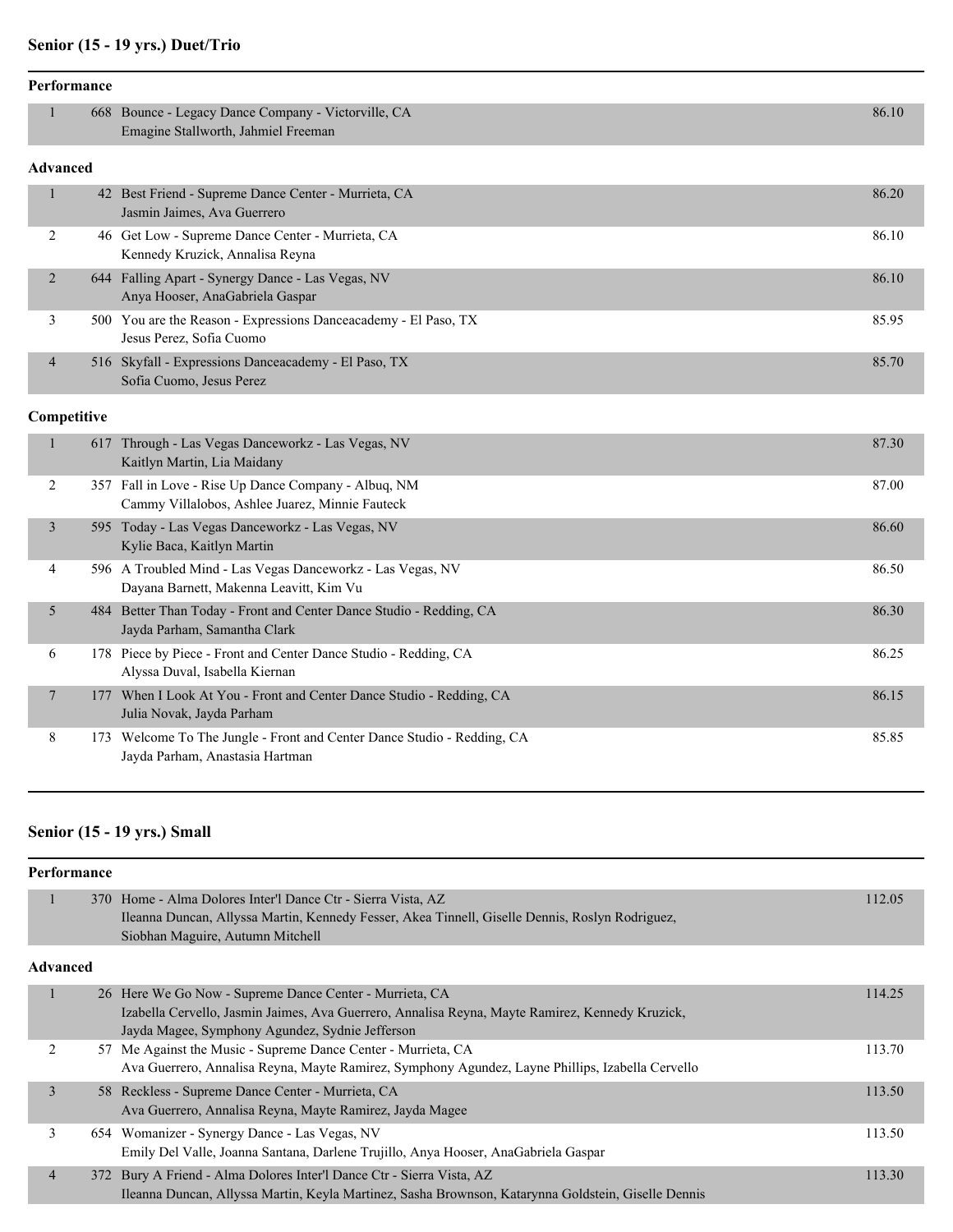| 4                        | 466 Tilt Ya Head - La Bella Dance Co - Clovis, CA<br>Doretta McCully, Serafina Montanez, Xochitl Briseno, Taylor Simmons, Rilee Nelson, Makayla Flores,<br>Cassandra Orona                                                              | 113.30 |
|--------------------------|-----------------------------------------------------------------------------------------------------------------------------------------------------------------------------------------------------------------------------------------|--------|
| $\overline{\mathcal{A}}$ | 652 Leaving the Circus - Synergy Dance - Las Vegas, NV<br>Joanna Santana, Darlene Trujillo, Anya Hooser, AnaGabriela Gaspar                                                                                                             | 113.30 |
| 4                        | 655 Motown Philly - Synergy Dance - Las Vegas, NV<br>Joanna Santana, Darlene Trujillo, Anya Hooser, AnaGabriela Gaspar                                                                                                                  | 113.30 |
| 5                        | 518 Luxe - H2A Dance Team - Chula Vista, CA<br>Liliana Valenzuela, Rylaigh Lord, Kenzie Uyesugi, Keanna Fowler, Faith Kalasho, Bella Moffat                                                                                             | 113.25 |
| 6                        | 397 You Will Be Found - Alma Dolores Inter'l Dance Ctr - Sierra Vista, AZ<br>Sasha Brownson, Ileanna Duncan, Allyssa Martin, Giselle Dennis, Keyla Martinez, Katarynna Goldstein                                                        | 113.05 |
| 6                        | 658 War in Your Arms - Synergy Dance - Las Vegas, NV<br>Joanna Santana, Darlene Trujillo, Anya Hooser, AnaGabriela Gaspar                                                                                                               | 113.05 |
| 7                        | 395 Young and Beautiful - Alma Dolores Inter'l Dance Ctr - Sierra Vista, AZ<br>Ileanna Duncan, Allyssa Martin, Keyla Martinez, Sasha Brownson, Autumn Mitchell, Giselle Dennis,<br>Katarynna Goldstein, Siobhan Maguire, Natalie Thomas | 112.95 |
| Competitive              |                                                                                                                                                                                                                                         |        |
| 1                        | 131 Over You - The Dancers Edge - Visalia, CA<br>Isis Stricklind, Michaela Franco, Natalie Gonzalez, Clare Vorst, Bryann Block, Layne Harris, Campbell<br>Crites, Tegan Horton, Kaeli Tripp                                             | 117.30 |
| 2                        | 253 Shelter For You - Cutting Edge Dance Center - Phillips Ranch, CA<br>Kristen Anonas, Cammy Andres, Talyah Ejan, Sydney Thomas, Miranda Kotero, Malia Avery, Madeline<br>Quintero, Haley Elston, Sofia Perez                          | 117.15 |
| $\mathfrak{Z}$           | 247 Snowing - Cutting Edge Dance Center - Phillips Ranch, CA<br>Talyah Ejan, Sydney Thomas, Rayna Maggelet, Miranda Kotero, Haley Elston, Danielle Brown, Cammy<br>Andres, Kristen Anonas, Anne Zhang                                   | 116.85 |
| 4                        | 238 Show Me - Cutting Edge Dance Center - Phillips Ranch, CA<br>Morgan Renear, Sofia Perez, Haley Elston, Kristen Anonas, Malia Avery, Miranda Kotero, Madalyn<br>Salazar, Madeline Quintero, Marissa Gamm                              | 116.80 |
| 5                        | 129 Ave Maria - The Dancers Edge - Visalia, CA<br>Michaela Franco, Natalie Gonzalez, Clare Vorst, Bryann Block, Layne Harris, Campbell Crites, Kaeli<br>Tripp                                                                           | 116.60 |
| 6                        | 153 Love in the Dark - The Dancers Edge - Visalia, CA<br>Makayla Bullock, Hailey Fonseca, Delainee Fernandes, Madison Andrade, Isis Stricklind, Gabrielle<br>Guillen, Nadia Mejia, Sabrina Harlan, Tegan Horton                         | 116.20 |
| $\tau$                   | 610 Dreams - Las Vegas Danceworkz - Las Vegas, NV<br>Makenna Leavitt, Lia Maidany, Kim Vu, Kaitlyn Martin, Ann Vu                                                                                                                       | 115.85 |
| 8                        | 341 We Fight On - Rise Up Dance Company - Albuq, NM<br>Minnie Fauteck, Parker Fauteck, Ashlee Juarez, Phoenix Santella, Cammy Villalobos, Isabella Peralta                                                                              | 115.60 |
| 9                        | 64 Another Love - Front and Center Dance Studio - Redding, CA<br>Julia Novak, Ashlynn Hockett, Samantha Clark, Alyssa Duval, Anastasia Hartman, Isabella Kiernan,<br>Josslynn Lifvendahl, Kylie Mannion                                 | 114.55 |
| 10                       | 474 Sister - Front and Center Dance Studio - Redding, CA<br>Isabella Kiernan, Julia Novak, Alyssa Duval, Anastasia Hartman                                                                                                              | 113.55 |

# **Senior (15 - 19 yrs.) Large**

| Competitive |  |                                                                                                        |        |
|-------------|--|--------------------------------------------------------------------------------------------------------|--------|
|             |  | 154 Soon this Space will be too Small - The Dancers Edge - Visalia, CA                                 | 117.75 |
|             |  | Gigi Walker, Delainee Fernandes, Madison Andrade, Michaela Franco, Natalie Gonzalez, Clare Vorst,      |        |
|             |  | Isis Stricklind, Gabrielle Guillen, Sabrina Harlan, Bryann Block, Layne Harris, Campbell Crites, Tegan |        |
|             |  | Horton, Kaeli Tripp                                                                                    |        |
|             |  | 246 Run - Cutting Edge Dance Center - Phillips Ranch, CA                                               | 116.55 |
|             |  | Miranda Kotero, Marissa Gamm, Malia Fung, Madeline Quintero, Haley Elston, Caylin Anonas, Taylor       |        |
|             |  | Donahue, Morgan Renear, Kylie Cartwright, Cammy Andres, Arianna Alvarado, Anne Zhang, Alyssa           |        |
|             |  | Alvarado, Jade Chustz                                                                                  |        |
|             |  | 252 I Can Hear You - Cutting Edge Dance Center - Phillips Ranch, CA                                    | 116.35 |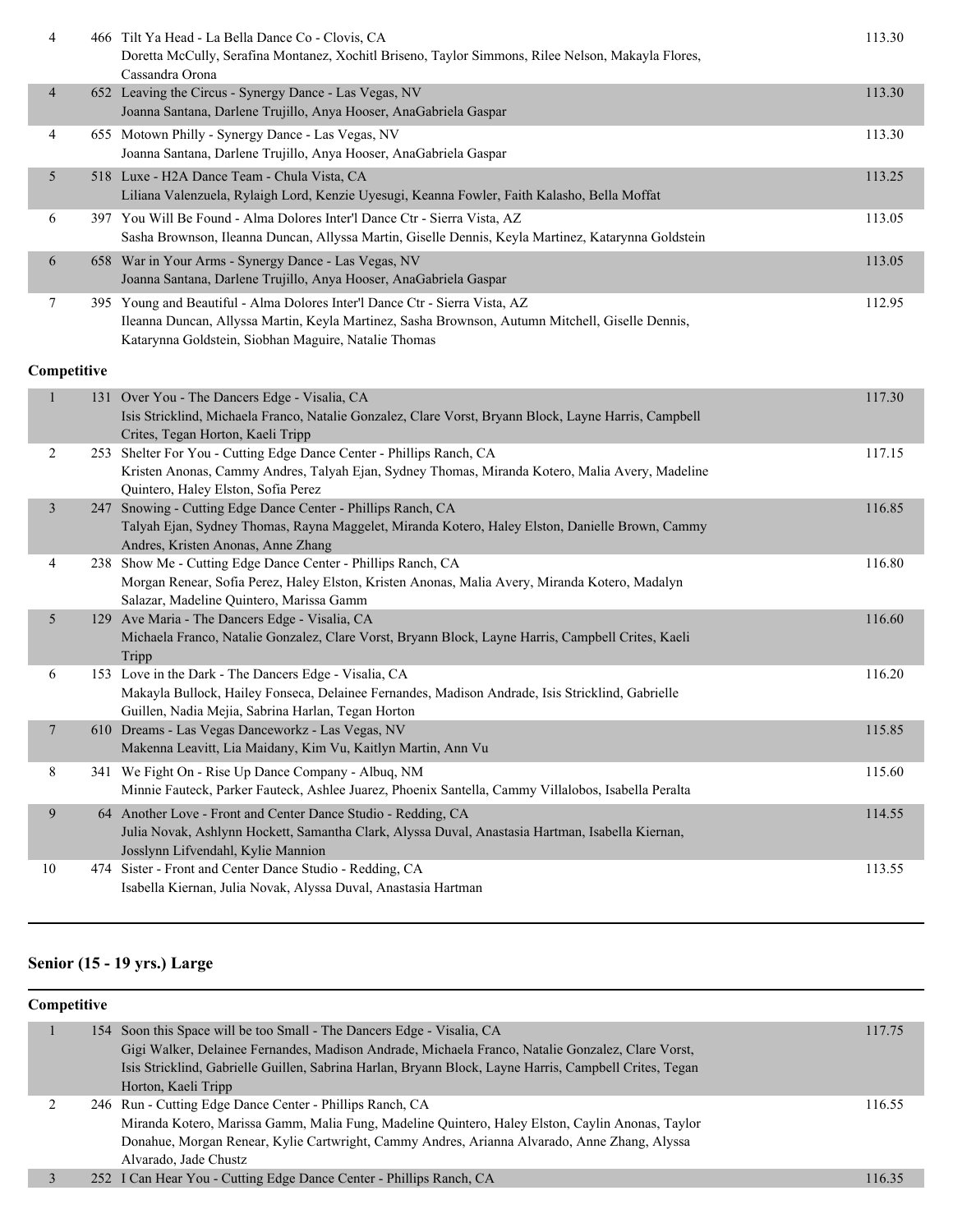|                | Alyssa Alvarado, Arianna Alvarado, Colby Piattoni, Caylin Anonas, Brianna Holloway, Melanie Anonas,<br>Jade Chustz, Malia Avery, Talyah Ejan, Haley Elston, Miranda Kotero, Marissa Gamm, Princeton                                                                                                                                                                                                                                                                                  |        |
|----------------|--------------------------------------------------------------------------------------------------------------------------------------------------------------------------------------------------------------------------------------------------------------------------------------------------------------------------------------------------------------------------------------------------------------------------------------------------------------------------------------|--------|
| $\overline{4}$ | Fletcher, Rayna Maggelet, Morgan Renear, Mikayla McNamara, Rylee Morrison, Madalyn Salazar<br>142 Britney Mix - The Dancers Edge - Visalia, CA<br>Isis Stricklind, Delainee Fernandes, Campbell Crites, Bryann Block, Alex Roche, Aleena Villarreal, Kaeli<br>Tripp, Makayla Bullock, Madison Andrade, Layne Harris, Tegan Horton, Madison Butterfield, Isabella<br>De Santiago, Natalie Gonzalez, Michaela Franco, Gabrielle Guillen, Lilyanah Ribeiro, Clare Vorst, Gigi<br>Walker | 116.20 |
| 5              | 239 Summertime - Cutting Edge Dance Center - Phillips Ranch, CA<br>Caylin Anonas, Kristen Anonas, Haley Elston, Rayna Maggelet, Malia Fung, Arianna Alvarado, Alyssa<br>Alvarado, Selah Perkins, Anne Zhang, Taylor Donahue, Morgan Renear, Brianna Holloway, Marissa<br>Gamm, Jade Chustz                                                                                                                                                                                           | 116.15 |
| 6              | 138 Think About You - The Dancers Edge - Visalia, CA<br>Marissa Anaya, Makayla Bullock, Madison Andrade, Madison Butterfield, Delainee Fernandes, Hailey<br>Fonseca, Sabrina Harlan, Tegan Horton, Nadia Mejia, Macy Meyers, Lilyanah Ribeiro, Alex Roche,<br>Jaycee Silva, Isis Stricklind, Aleena Villarreal                                                                                                                                                                       | 115.85 |
| $\overline{7}$ | 363 Throw a Fit - Rise Up Dance Company - Albuq, NM<br>Tristyn Baca, Phoenix Santella, Parker Fauteck, Nikole Lobato, Jade Fuentes, Isabella Peralta, Cammy<br>Villalobos, Briannah Sena, Ashlee Juarez, Minnie Fauteck, Iyesha Sanchez, Analycia Garcia                                                                                                                                                                                                                             | 115.60 |
| 8              | 362 Seven Nation Army - Rise Up Dance Company - Albuq, NM<br>Briannah Sena, Tristyn Baca, Talicia Barrett, Parker Fauteck, Analycia Garcia, Ashlee Juarez, Nikole<br>Lobato, Cammy Villalobos, Minnie Fauteck, Emily Romansky                                                                                                                                                                                                                                                        | 115.50 |

## **Senior (15 - 19 yrs.) Super**

| Competitive |  |                                                                                                        |        |  |
|-------------|--|--------------------------------------------------------------------------------------------------------|--------|--|
|             |  | 251 Smother - Cutting Edge Dance Center - Phillips Ranch, CA                                           | 116.25 |  |
|             |  | Morgan Renear, Mikayla McNamara, Danielle Brown, Sofia Perez, Malia Fung, Rylee Morrison, Sharon       |        |  |
|             |  | Zheng, Haley Elston, Caylin Anonas, Kristen Anonas, Brianna Holloway, Kylie Cartwright, Selah Perkins, |        |  |
|             |  | Kaelyn Liao, Anne Zhang, Miranda Kotero, Arianna Alvarado, Alyssa Alvarado, Jade Chustz, Taylor        |        |  |
|             |  | Donahue                                                                                                |        |  |

# **Adult (20 yrs. & Over) Solo**

| Performance     |  |                                                                                       |        |  |
|-----------------|--|---------------------------------------------------------------------------------------|--------|--|
|                 |  | 364 Old Dream of Beijing Opera - Yixin Dance Center - Fresh Meadows, NY<br>Fiona Ding | 84.50  |  |
| <b>Advanced</b> |  |                                                                                       |        |  |
|                 |  | 383 Tohu - Alma Dolores Inter'l Dance Ctr - Sierra Vista, AZ<br>Maritza Ballesteros   | 112.40 |  |
|                 |  | 521 Have a Good Time - The Stage - Henderson, NV<br>Peter Simms                       | 112.00 |  |

# **Adult (20 yrs. & Over) Small**

#### **Performance**

|  | 367 42nd Street Audition - Alma Dolores Inter'l Dance Ctr - Sierra Vista, AZ                            | 111.25 |
|--|---------------------------------------------------------------------------------------------------------|--------|
|  | Calvin Grant, Floramae Kerr, Nijlah Johnson, Pat Faccio, Cheryl St. Germain, Carmen Parra, Diane Jones, |        |
|  | Laura Percy                                                                                             |        |